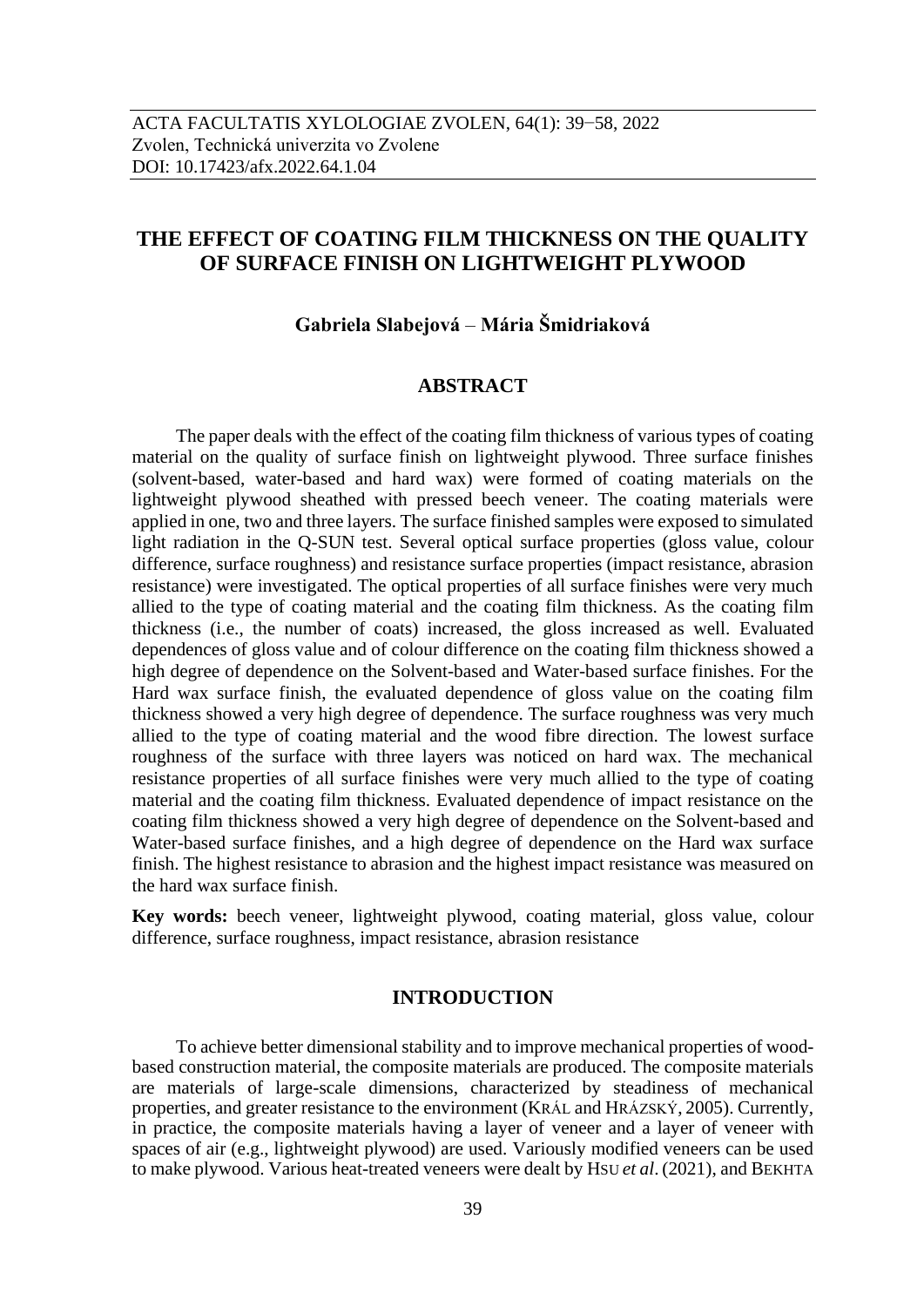*et al.* (2016), the plywood panels manufactured from combinations of thermally densified and non-densified veneers were dealt by BEKHTA *et al.* (2020). The effect of veneer densification temperature and wood species on the plywood properties were dealt by SALCA *et al.* (2020). The formability of veneers was mentioned by FEKIAČ *et al.* (2020), FEKIAČ and GÁBORÍK (2018), FEKIAČ *et al.* (2015), ZEMIAR *et al*. (2014), LANGOVÁ and JOŠČÁK (2014), and SLABEJOVÁ and ŠMIDRIAKOVÁ (2014). Just like the surface of native wood, the surface of lightweight plywood must be finished. The quality of the surface finish is determined by the surface properties of substrate in interaction with the properties of coating film. In the case of lightweight plywood, the quality of surface finish is influenced by surface morphology of the veneer used for sheathing in the production of lightweight plywood. Wood surface morphology needs to be assessed by quantifying roughness (LUO *et al*. 2020, KÚDELA *et al*. 2018, LAINA *et al*. 2017, GÁBORÍK *et al*. 2017, GURAU and IRLE 2017, KÚDELA *et al*. 2016a, GURAU 2013). GURAU and IRLE (2017) state that the surface roughness can have a huge impact on finishing costs and the perceived quality of wood products; there is a lack of consensus on how to measure and evaluate wood surface roughness. Hardness was found to be the property of the wood that most clearly affects its final roughness and makes it difficult to achieve better roughness results as the hardness increases (LAINA *et al.* 2017). Colour and gloss are important appearance properties of wood, and they change due to various factors. The surface gloss was monitored on wood plastic composites (YANG *et al*. 2020). ŞENOL and BUDAKÇI (2019) determined the gloss and hardness values of lowdensity wood materials.

The change in colour of wood surface after applying a transparent coating material is an interaction of colour of the coating film with the colour of wood surface. Various transparent finishes cause different colour of wood surface (SLABEJOVÁ and ŠMIDRIAKOVÁ 2020, SLABEJOVÁ and ŠMIDRIAKOVÁ 2021). At the same time, the colour of the finished wood surface changes due to sunlight in interior and weathering in exterior (GURLEYEN 2021, VIDHOLDOVÁ and SLABEJOVÁ 2021, KÚDELA *et al.* 2020, KRŽIŠNIK *et al*. 2018, GARAY *et al*. 2017, KÚDELA *et al*. 2016b).

On coatings, the gloss and colour changes correlate with a slight modification of filmformer substance (GURLEYEN 2021, BEKHTA *et al.* 2018, CHANG *et al.* 2019, SCRINZI *et al*. 2011). Modification of the coating material does not only affect colour and gloss, but also physical-mechanical properties and chemical-resistance properties.

CHANG *et al.* (2019) state that modification of the coating material does affect the hardness, mass retention, Tg, tensile strength, abrasion resistance, lightfastness, the bending resistance, elongation at break, impact resistance; they increased.

The hardness of wood affects not only the surface roughness, but also the resistance to mechanical stress. The resistance of wood to mechanical stress is increased by surface finish (PAVLIČ *et al.* 2021). In work CHEUMANI YONA *et al.* (2021) is presented that coating properties such as scratch and impact resistance were also determined by various silicatebased formulations applied to a beech wood substrate (*Fagus sylvatica* L.). The mechanical properties of surface finish were researched on veneers modified by silicone resins (SLABEJOVÁ *et al.* 2018) and on pigmented surface finishes for interior use (SLABEJOVÁ and ŠMIDRIAKOVÁ 2018).

The aim of this study was to determine the effect of various types of coating material and of the coating film thickness on the quality of surface finish on the lightweight plywood sheathed with pressed beech veneer. The gloss value, colour difference, surface roughness, impact resistance, and abrasion resistance of the surface finishes were assessed.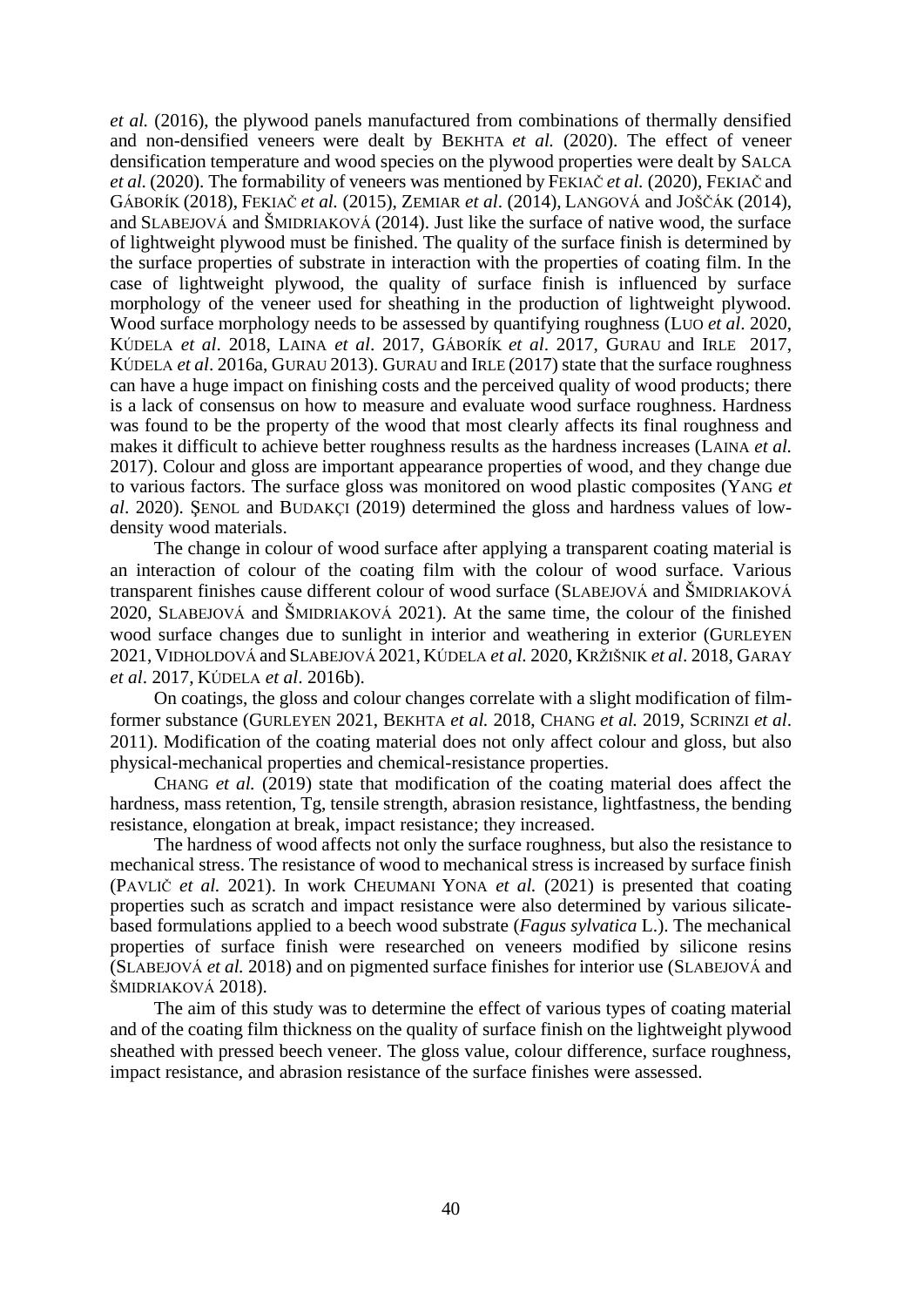## **MATERIALS AND METHODS**

In experiments, beech wood (*Fagus sylvatica* L.) veneer was used for production of a lightweight plywood. The cut veneer used for sheathing was pressed in a press with two heated plates. The pressing mode was as follows: pressing temperature 150 °C, pressing time 2 minutes, and compression of 30%. After 24 hours of conditioning (at room temperature of 23  $\pm$  2 °C, relative humidity of 60  $\pm$  5%), the pressed veneer was used to sheath the lightweight plywood. Lightweight plywood was cold pressed, using the mode described in FEKIAC *et al.* (2022). The structure of the lightweight plywood with a surface finish is shown in Fig.1.



**Fig. 1 Construction of the lightweight plywood; L – pressed solid veneers (longitudinal) forming the sheathing, i.e. the fibers are in the direction of longer dimension of the board; P – veneer strips with width Wp = 160 mm (transverse veneer), i.e. the fibers are perpendicular to the fibers of solid veneer; AG – air gap; Wag – width of the air gap (100 mm); ol – overlap of the layers (30 mm), i.e. places where the veneers are joined. (Note: T1 – one layer, T2 – two layers and T3 – three layers of coating material).**

Before testing, the test specimens were conditioned at a room temperature of  $23 \pm 2$ °C and relative humidity of  $60 \pm 5$  % for 28 days. Then the surface of the test pieces was finished (Table 1). Representative types of transparent coating materials were used for surface finishing of the lightweight plywood. The selected coating materials were:

- **PUR-Strong 26303 ff –** High quality solvent-based 2-component polyurethane clear coat with combination of special UV filters with very high protection against the light. Clear coat is for furniture and interior finishing for industrial and professional use. Very good mechanical and chemical resistance especially for high-wear interior surfaces, high body, good intensification, excellent resistance to yellowing. For highbody varnishing of heavily stressed surfaces in the fitting out of furniture and interiors, for stair steps, for hotel and school equipment, for kitchen and sanitary-area furniture. For highly non-flammable or flame-retardant structures.
- **Aqua-Step Professional 30153 ff –** transparent water-based coating material with a UV filter with very high protection against the light. This type of coating material can be used as a single component material or if a hardener is added as twocomponent material. As hardener, the solution of aliphatic polyisocyanate is used.
- **Naturnah Hartwachs 96050** hard wax, free of solvents, based on native oils and wax. It contains linseed oil, bees wax, carnauba wax, and cobalt-zircon siccative. After application, the result is dirt poof and water-resistant surface. Good scratch resistance and resistance to many household chemicals. The curing of the wax layer is done with the help of atmospheric oxygen.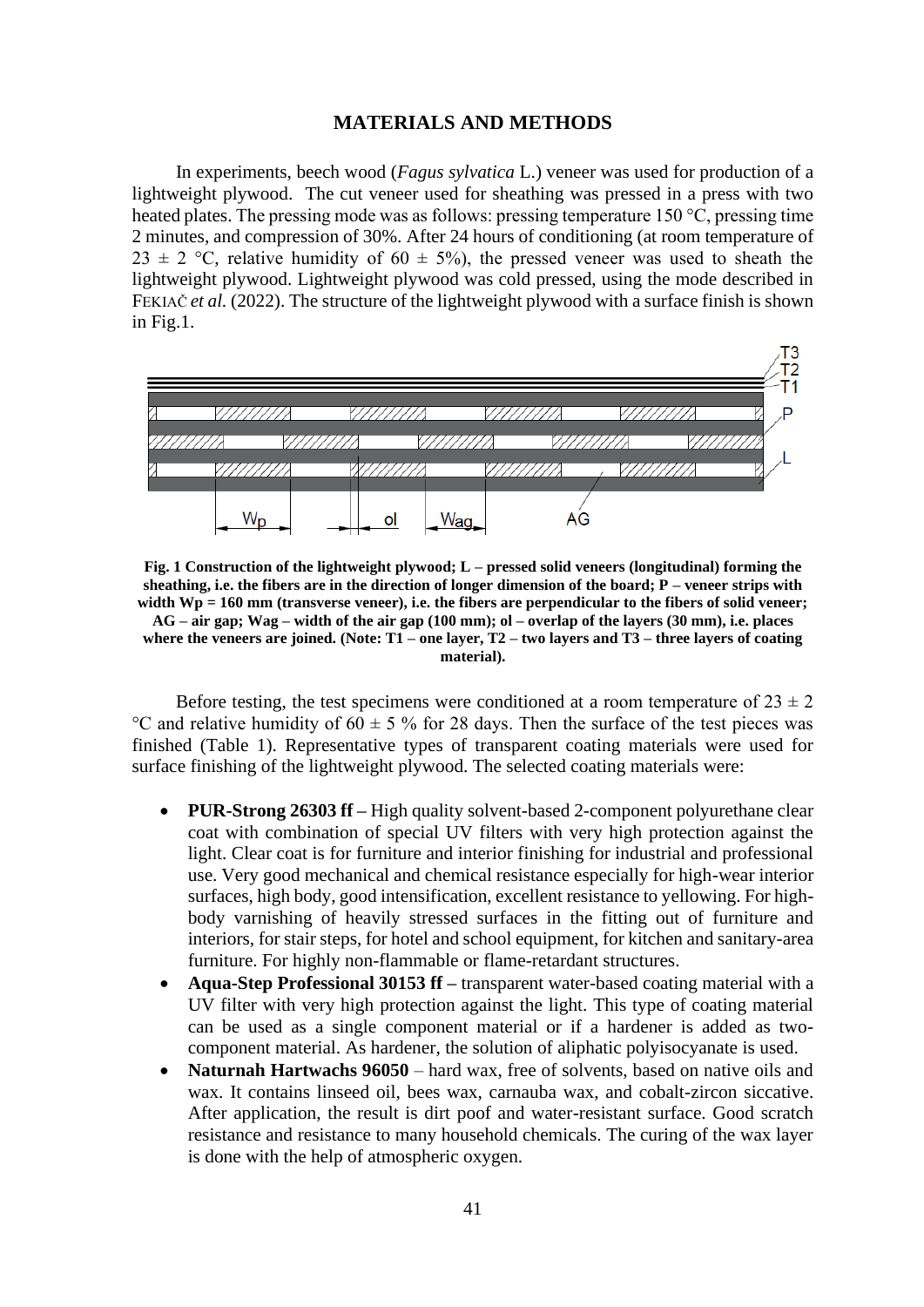The coating materials were applied as recommended in the technical data sheets on lightweight plywood in one (T1), two (T2) and three (T3) layers. Between the individual coats, the surface was sanded with sandpaper listed in Table 1.

| <b>Finish product</b>                                           | Solvent-based<br>$(S-B)$                                                           | <b>Water-based</b><br>$(W-B)$                                                                     | Hard wax $(H-W)$                                                         |  |  |
|-----------------------------------------------------------------|------------------------------------------------------------------------------------|---------------------------------------------------------------------------------------------------|--------------------------------------------------------------------------|--|--|
| Commercial name                                                 | PUR-Strong<br>26303 ff                                                             | Aqua-Step<br>Professional<br>30153 ff                                                             | Naturnah Hartwachs<br>96050                                              |  |  |
| Components                                                      | Two-<br>components                                                                 | $One/Two-$<br>component                                                                           | One-component                                                            |  |  |
| Film former                                                     | Polyacrylate<br>resin / Cellulose<br>acetobutyrate<br>Hardener -<br>Polyisocyanate | Polyurethane-<br>acrylate-<br>polymer-<br>dispersion<br>Hardener -<br>Aliphatic<br>polyisocyanate | Flaxseed oil,<br>beeswax, carnauba<br>wax, cobalt<br>zirconium desiccant |  |  |
| <b>Based</b>                                                    | Solvent                                                                            | Water                                                                                             | Free                                                                     |  |  |
| <b>Gloss</b>                                                    | Matt                                                                               | Matt                                                                                              | Matt                                                                     |  |  |
| Spread rate $(g \cdot m^{-2})$                                  | 100                                                                                | 100                                                                                               | 20                                                                       |  |  |
| Substrate requirements:<br>- Moisture content (%)               |                                                                                    | Clear, dry, free of dust, grease, and loose substances<br>$8 - 12$                                |                                                                          |  |  |
| Intermediate sanding<br>(Sand grit)                             | P 280                                                                              | P 280                                                                                             | P 320                                                                    |  |  |
| Temperature of the material,<br>air and substrate $(^{\circ}C)$ | $18 - 25$                                                                          |                                                                                                   |                                                                          |  |  |
| Temperature of the coating material $(^{\circ}C)$               | Max 30                                                                             | Min 15                                                                                            | 80                                                                       |  |  |

**Tab. 1 Characteristics of surface finish products and their application in the experiment.**

Note: Finishes were supplied by Adler Company in Slovakia

### **Coating film thickness**

Before testing the specimens, the film thickness was measured using the PosiTector 200. Ten measurements were performed on each surface finish.

### **Simulated light radiation**

The surface finished samples were exposed to simulated light radiation in the Q-SUN test model Xe-1-S, with the following parameters: xenon lamp 1800 W, UV filters:  $1 \times day$ light-Q1  $\times$  window-Q1, power 0.15 W.m<sup>-2</sup>, temperature on the black panel 40  $\pm$  2 °C.

The methodology of testing the resistance of surface finishes and of wood surfaces against artificial radiation were according to the standards STN EN ISO 16474-1 and STN EN ISO 16474-2.

### **Gloss and colour analyses**

The surface gloss and colour were measured using the spectrophotometer SPECTRO – GUIDE (Geretsried, Germany). The device was set to an observation angle of 45°/0°, d/8 geometry, D65 light source and gloss 60°. The surface gloss and colour parameters (CIELab parameters) of the tested samples were measured for each sample before and during the ageing in the longitudinal direction. The surface gloss was measured according to the standard EN ISO 2813: 2001-10 (2014). The changes in gloss *ΔGU* and colour *ΔE\** of the surfaces of the samples were monitored during 24, 48, 72 and 96 hours in 10 given positions of each sample. The changes in gloss *ΔGU* were calculated according to the formula 1: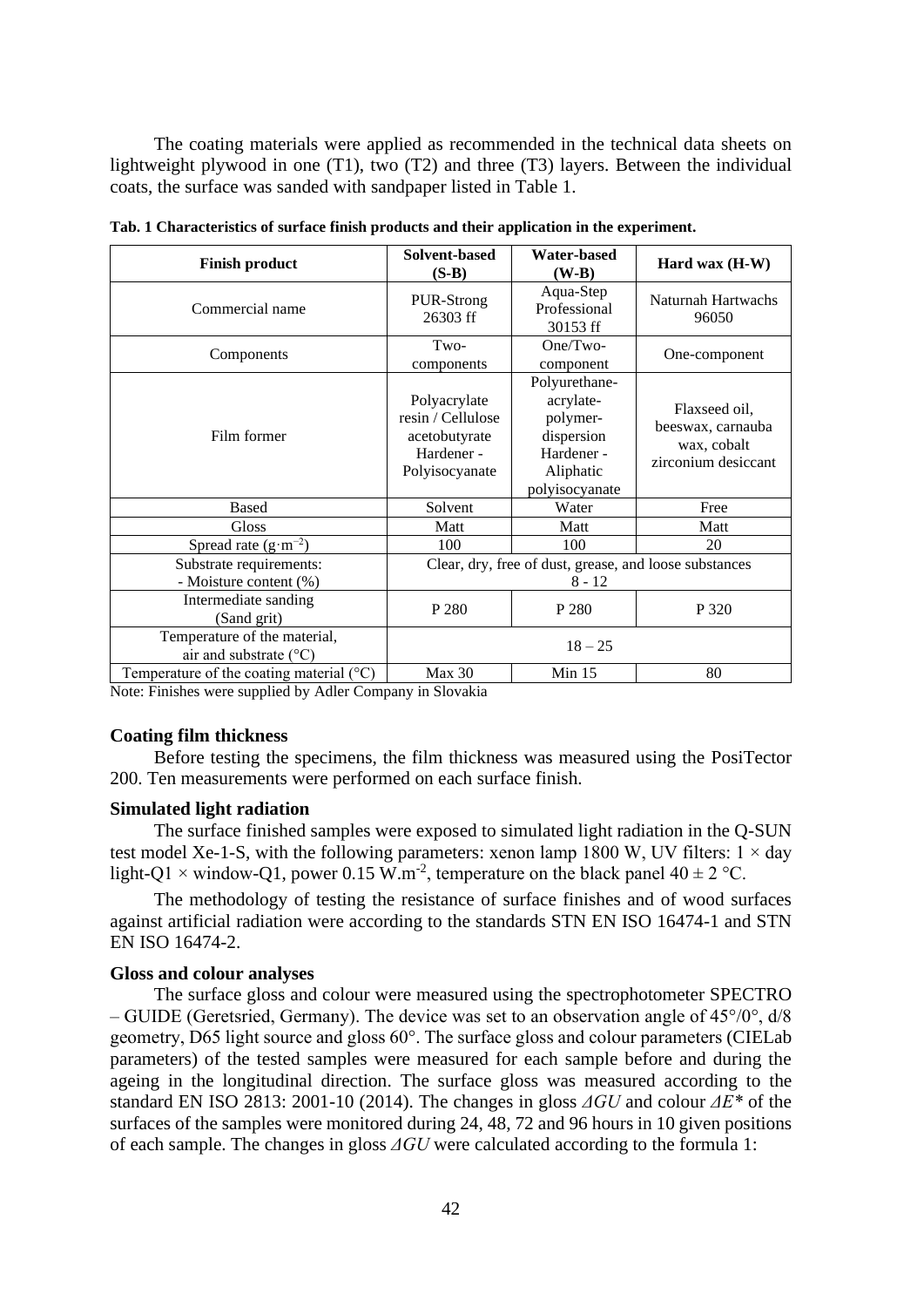$$
\Delta GU = GU_1 - GU_0 \tag{1}
$$

Where: the index "0" means average values gloss "before" (surface finishing or ageing test = exposure time  $\theta$  day), index "1" means average values representing the gloss "after" (surface finishing or ageing test = exposure time 24, 48, 72 and 96 hours).

The CIELab parameters, lightness *L\**, coordinates *a\** and *b\**. Differences between two stimuli were calculated as follows (according to the standard ISO 7724-3):

$$
\Delta L^* = L_1^* - L_0^*,\tag{2}
$$

$$
\Delta a^* = a_1^* - a_0^*,\tag{3}
$$

$$
\Delta \boldsymbol{b}^* = \boldsymbol{b}_1^* - \boldsymbol{b}_0^*,\tag{4}
$$

Where: the index "0" means average values representing the colour coordinate "before" (surface finishing or ageing test = exposure time  $\theta$  day), index "1" means average values representing the colour coordinate "after" (surface finishing or ageing test = exposure time 24, 48, 72 and 96 hours). Values of *L\**, *a\** and *b\** were used for calculation of the total colour difference *∆E\** according to the Eq. 5:

$$
\Delta E^* = \sqrt{\Delta L^{*2} + \Delta a^{*2} + \Delta b^{*2}}
$$
 (5)

The total colour difference *ΔE\** can be classified according to the grading rules reported in Table 2.

| $0.2 > AE^*$     | Not visible difference                               |
|------------------|------------------------------------------------------|
| $0.2 < AE^* < 2$ | Small difference                                     |
| $2 < AE^* < 3$   | Colour difference visible with high quality screen   |
| $3 < AE^* < 6$   | Colour difference visible with medium quality screen |
| $6 < AE^* < 12$  | High colour difference                               |
| $AE^* > 12$      | Different colours                                    |

**Tab. 2 Colorimetric evaluation (CIVIDINI** *et al***. 2007).**

## **Surface roughness**

Surface roughness prior to surface finishing and after application of a paint coat was measured with a contact profilometer POCKET SURF with an irregularity sensor radius *r* of 0.005 mm. A standard arithmetic deviation of the assessed profile - *R<sup>a</sup>* [μm] was measured.

Each sample was measured 10 times along and 10 times across wood fibres direction in defined points distributed over a measuring distance of  $5 \times 0.8$  mm. Measured values were automatically recorded in a computer using a software ROUGHNESS and analysed by the mathematical – statistical software STATISTICA.

#### **Impact resistance**

The impact resistance of the surface finishes was determined according to the standard STN EN ISO 6272-2. The intrusion (a pinhole diameter) was measured 5 times on four test specimens and the surface finish was evaluated subjectively according to Table 3.

**Tab. 3 Impact resistance: degree and evaluation.**

| <b>Degree</b> | <b>Visual evaluation</b>                                                                       |
|---------------|------------------------------------------------------------------------------------------------|
|               | No visible changes                                                                             |
|               | No crack on the surface and the intrusion was only slightly visible                            |
|               | Visible light cracks on the surface, typically one to two circular cracks around the intrusion |
|               | Visible large cracks at the intrusion                                                          |
|               | Visible cracks were also off—site of intrusion, peeling of the coating                         |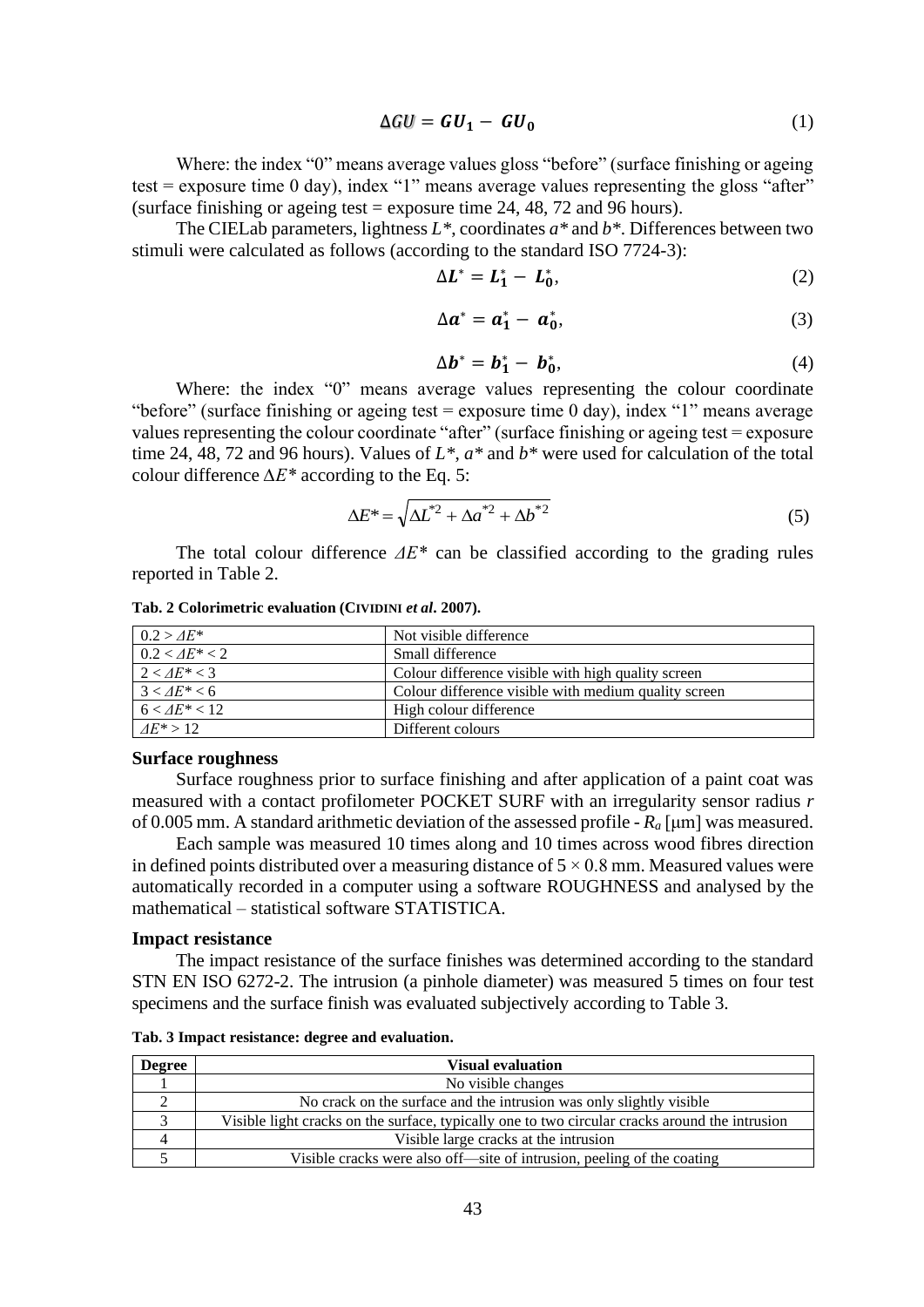After each test, the impact resistance was evaluated visually using a stereomicroscope LEICA MZ 9.5 with magnification of  $17 \times$ .

## **Abrasion resistance**

Evaluation of the surface finish resistance to abrasion was determined according to the standard STN EN ISO 7784-3 using three test specimens. The coefficient of the resistance to abrasion  $K_T$  was calculated according to the formula 6:

$$
K_T = (m_1 - m_2)/F \tag{6}
$$

where:  $m_l$  – specimen weight before sanding (g),

 $m_2$  – specimen weight after sanding (g),

 $F$  – correction coefficient of the used pair of abrasive papers ( $F = 1.052$ ).

## **Statistical evaluation**

The statistical software STATISTICA 12 and MS EXCEL was used to analyse the gathered data: total colour difference (*∆E*\*) and the measured values of surface gloss (*GU*) and roughness (*Ra*). The descriptive statistics deal with the basic statistical characteristics of the studied properties—the arithmetic mean and standard deviation. Analysis of variance and simple linear correlation analysis together with the coefficient of determination (Table 4) was used as a method of inductive statistics to evaluate the measured data.

#### **Tab. 4 The coefficient of determination** *R 2 .*

| $R^2$ < 0.1              | Low degree of dependence         |
|--------------------------|----------------------------------|
| $0.1 \leq R^2 \leq 0.25$ | Slight degree of dependence      |
| $0.25 \leq R^2 \leq 0.5$ | Significant degree of dependence |
| $0.5 \leq R^2 \leq 0.8$  | High degree of dependence        |
| $0.8 \leq R^2 \leq 1$    | Very high degree of dependence   |

## **RESULTS AND DISCUSSION**

## **Coating film thickness**

The measured thickness of the coating film is given in Table 5. The single-coat films reached a film thickness in the range from 40.7 μm to 47.9 μm, the films of two coats from 51.7 μm to 70.6 μm, and the films of three coats from 77.3 μm to 93.8 μm.

| <b>Finish product</b>            | Solvent-based |      | Water-based |      |      | <b>Hard</b> wax |      |                |     |
|----------------------------------|---------------|------|-------------|------|------|-----------------|------|----------------|-----|
| <b>Number of layers</b>          | T1            | ጥኅ   | T3          | T1   | T2   | T <sup>2</sup>  | T 1  | T <sub>2</sub> | T3  |
| Coating film thickness $[\mu m]$ | 47.2          | 70.6 | 93.8        | 47.9 | 62.4 | 87.6            | 40.7 |                |     |
| <b>Standard deviation</b>        | 2.4           | 2.6  | 3.9         |      | 2.7  | 2.8             | —    | 2.4            | 3.8 |

**Tab. 5 The coating film thickness.**

## **Gloss and colour analyses**

Statistical evaluation of the impact of individual factors and their interactions (Time of light radiation and Finish products, Time of light radiation and Number of layers, Finish products and Number of layers) on the Surface gloss (*GU*) of lightweight plywood after the surface finishing is shown in Table 6.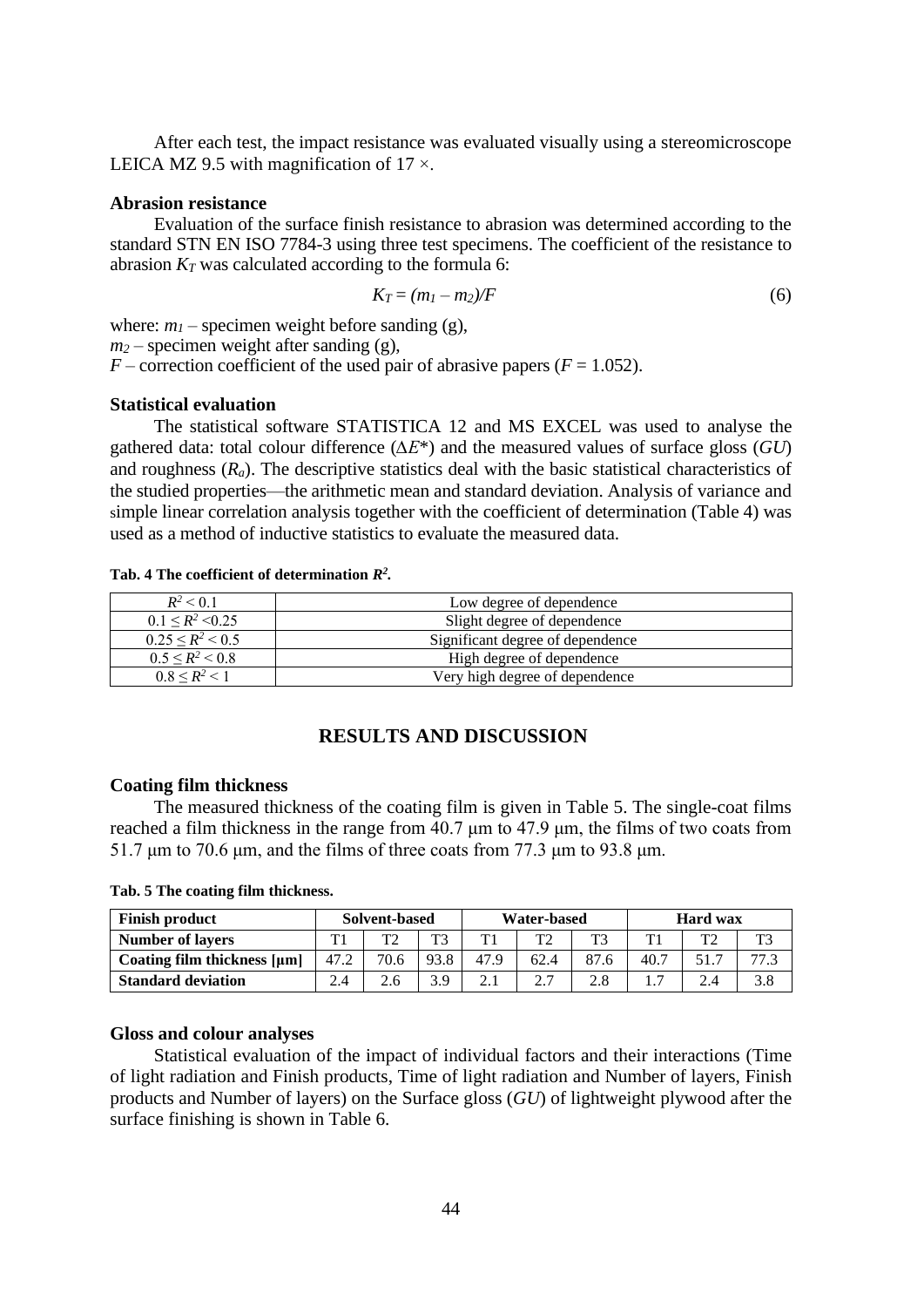Table 6 shows that the impact of two factors (Finish products and Number of layers) was statistically highly significant. Among two-factor interactions, only one interaction (Finish products **–** Number of layers) was statistically highly significant.

| <b>Factors</b>                   | Sum of<br><b>Squares</b> | <b>Degrees</b><br>of Freedom | <b>Variance</b> | <b>F-test</b> | Level of<br>Significance $p^*$ |
|----------------------------------|--------------------------|------------------------------|-----------------|---------------|--------------------------------|
| <b>Absolute Member</b>           | 21423.4                  |                              | 21423.4         | 30701.32      | 0.000000                       |
| Time of light radiation<br>(TLR) | 2.69                     | 3                            | 0.9             | 1.28          | 0.279237                       |
| Finish products (FP)             | 1879.9                   | 2                            | 939.95          | 1347.02       | 0.000000                       |
| Number of layers (NL)            | 1635.77                  | 2                            | 817.88          | 1172.09       | 0.000000                       |
| $TLR * FP$                       | 5.13                     | 6                            | 0.86            | 1.23          | 0.290485                       |
| TLR * NL                         | 1.35                     | 6                            | 0.23            | 0.32          | 0.924966                       |
| $FP * NL$                        | 641.99                   | $\overline{4}$               | 160.5           | 230           | 0.000000                       |
| $TLR * FP * NL$                  | 3.1                      | 12                           | 0.26            | 0.37          | 0.973726                       |
| <b>Error</b>                     | 502.42                   | 720                          | 0.7             |               |                                |

**Tab. 6 Analysis of variance for surface gloss (***GU***)**.

Note:  $p^*$  < 0.001 statistically highly significant;  $p^*$  > 0.05 statistically insignificant

Table 7 shows the values of the gloss in the longitudinal direction for both native wood surface and the matte surface finishes. The surface finishes showed slightly higher gloss values than the native surface. The highest gloss values were achieved by Water-based surface finish with three coats (Table 7). From the viewpoint of increasing number of coats, the gloss increased on all surface finishes.

|                       |           |              | <b>Monitored during (hour)</b><br>24<br>48<br>72 |                                                                                      |                                                                                                  |         |
|-----------------------|-----------|--------------|--------------------------------------------------|--------------------------------------------------------------------------------------|--------------------------------------------------------------------------------------------------|---------|
| <b>Finish product</b> | Number of | $\mathbf{0}$ |                                                  |                                                                                      |                                                                                                  | 96      |
|                       | layers    |              |                                                  | Surface gloss GU                                                                     |                                                                                                  |         |
|                       |           |              |                                                  |                                                                                      |                                                                                                  |         |
| <b>Native</b>         |           | 1.8          | 1.8                                              | 1.9                                                                                  | 1.9                                                                                              | 1.9     |
|                       |           | (0.47)       | (0.51)                                           | (0.54)                                                                               | (0.55)                                                                                           | (0, 56) |
|                       |           | 3.2          | 3.1                                              | 3.2                                                                                  | 3.25                                                                                             | 3.3     |
|                       | <b>T1</b> | (0.45)       | (0.57)                                           | (0.53)                                                                               | (0.55)                                                                                           | (0.48)  |
|                       |           | 5.35         | 5.3                                              | 5.35                                                                                 | 5.5                                                                                              | 5.4     |
| Solvent-based         | <b>T2</b> | (0.51)       | (0.55)                                           | (0.57)                                                                               | (0.50)                                                                                           | (0.58)  |
|                       | <b>T3</b> | 8.5          | 8.2                                              | 9.55                                                                                 | 8.5                                                                                              | 8.55    |
|                       |           | (0.53)       | (0.59)                                           | (0.57)                                                                               | (0.62)                                                                                           | (0.55)  |
|                       | <b>T1</b> | 4.75         | 4.7                                              | 4.7                                                                                  | 4.8                                                                                              | 4.75    |
|                       |           | (0.58)       | (0.65)                                           | (0.64)                                                                               | (0.71)<br>5.95<br>(0.58)<br>8.85<br>(0.59)<br>1.85<br>(0.63)<br>3.00<br>(0.68)<br>3.40<br>(0.71) | (0.62)  |
| <b>Water-based</b>    | <b>T2</b> | 5.7          | 5.75                                             | 5.85                                                                                 |                                                                                                  | 5.9     |
|                       |           | (0.65)       | (0.59)                                           | (0.68)                                                                               |                                                                                                  | (0.65)  |
|                       | <b>T3</b> | 9.1          | 8.45                                             | 8.7                                                                                  |                                                                                                  | 8.5     |
|                       |           | 0.57         | (0.58)                                           | (Standard deviation)<br>(0.55)<br>1.80<br>(0.59)<br>2.90<br>(0.62)<br>3.45<br>(0.58) |                                                                                                  | (0.67)  |
|                       |           | 1.85         | 1.80                                             |                                                                                      |                                                                                                  | 1.80    |
|                       | <b>T1</b> | (0.50)       | (0.49)                                           |                                                                                      |                                                                                                  | (0.55)  |
|                       | <b>T2</b> | 2.95         | 3.05                                             |                                                                                      |                                                                                                  | 2.95    |
| <b>Hard wax</b>       |           | (0.57)       | (0.54)                                           |                                                                                      |                                                                                                  | (0.59)  |
|                       | <b>T3</b> | 3.35         | 3.40                                             |                                                                                      |                                                                                                  | 3.45    |
|                       |           | (0.65)       | (0.63)                                           |                                                                                      |                                                                                                  | (0.73)  |

**Tab. 7 The surface gloss (***GU***).**

The graphs in Fig. 2a-c. show dependence of *∆GU* on the coating film thickness after 96 hours. The evaluation was done using correlation analyse and the coefficient of determination  $R^2$ . For Water-based surface finish, the dependence of  $\Delta GU$  on the coating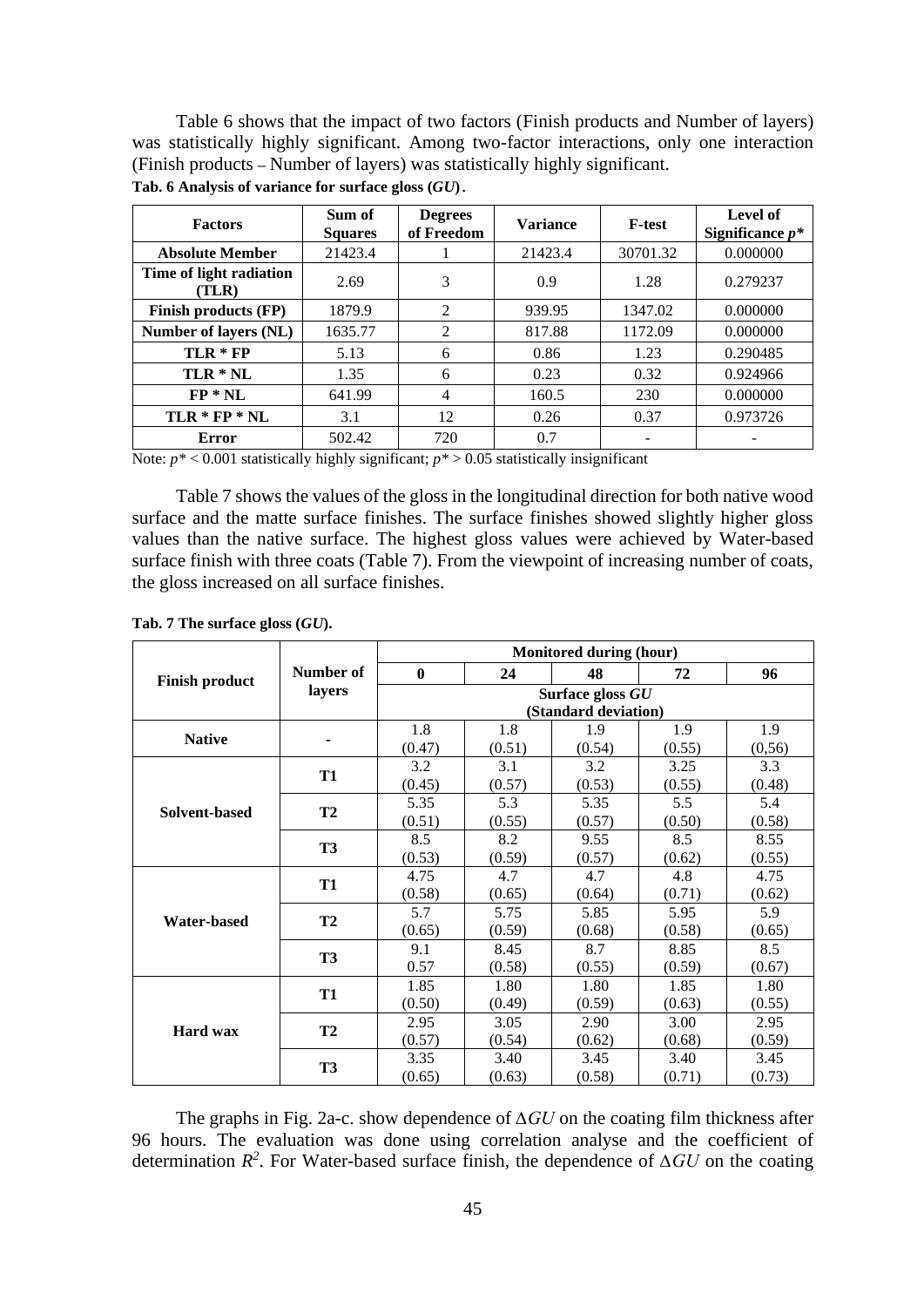film thickness showed "High degree of dependence" (Fig. 2b). This hypothesis was also confirmed by GURLEYEN (2021) and BEKHTA *et al.* (2018). This may be due to thick varnish layers completely filling the wood pores and changes in optical properties (BUDAKCI 1997). By effect of xenon light in the Sun-Q test, the gloss of the native wood increased slightly after 48 hours and remained the same after 96 hours. There were only slight changes in gloss on the surface finishes up to 96 hours. GURLEYEN (2021) states that the gloss of finishes decreases with prolonged exposure to light in the accelerated test.

On Solvent-based surface finish, a slight decrease in gloss was observed after 24 hours and a slight increase after 48 hours to 96 hours. For Solvent-based surface finish, the dependence of *∆GU* on the coating film thickness showed "High degree of dependence" (Fig. 2a). Due to xenon light, the gloss on Hard-wax surface finish with three coats slightly increased. For Hard-wax surface finish, the dependence of *∆GU* on the coating film thickness showed "Very high degree of dependence" (Fig. 2c).

Statistical evaluation of the impact of individual factors and their interactions (Time of light radiation and Finish products, Time of light radiation and Number of layers, Finish products and Number of layers) on the colour difference (*ΔE\**) of lightweight plywood after the surface finishing is shown in Table 8.

Table 8 shows, that the impact of three factors (Time of light radiation, Finish products, Number of layers) was statistically highly significant. Among two-factor interactions, only two interactions (Time of light radiation **–** Number of layers, Finish products **–** Number of layers) were statistically highly significant. Three-factor interaction (Time of light radiation **–** Finish products **–** Number of layers) was statistically highly significant.

| <b>Factors</b>                   | Sum of<br><b>Squares</b> | <b>Degrees</b><br>of Freedom | <b>Variance</b> | <b>F-test</b> | Level of<br>Significance $p^*$ |
|----------------------------------|--------------------------|------------------------------|-----------------|---------------|--------------------------------|
| <b>Absolute Member</b>           | 7539.78                  |                              | 7539.78         | 2535.49       | 0.000000                       |
| Time of light radiation<br>(TLR) | 3672.09                  | 3                            | 1224.03         | 411.62        | 0.000000                       |
| Finish products (FP)             | 101.33                   | 2                            | 50.67           | 17.04         | 0.000000                       |
| Number of layers (NL)            | 105.52                   | 2                            | 52.76           | 17.74         | 0.000000                       |
| $TLR * FP$                       | 57.07                    | 6                            | 9.51            | 3.2           | 0.004169                       |
| TLR * NL                         | 130.12                   | 6                            | 21.69           | 7.29          | 0.000000                       |
| $FP * NL$                        | 125.87                   | $\overline{4}$               | 31.47           | 10.58         | 0.000000                       |
| $TLR * FP * NL$                  | 132.54                   | 12                           | 11.05           | 3.71          | 0.000018                       |
| Error                            | 2141.07                  | 720                          | 2.97            |               |                                |

**Tab. 8 Analysis of variance for colour difference (***ΔE\****).**

Note:  $p^*$  < 0.001 statistically high significant;  $p^*$  > 0.05 statistically insignificant

Table 9 summarises the colour parameters (*L\**, *a\**, *b\**) of native wood (original) and the surface finishes before exposition to simulated light radiation in the Q-SUN test and also the change of the colour parameters *(∆L\**, *∆a\**, *∆b\**) and the total colour difference *ΔE\** after the samples were exposed to simulated light radiation (monitored during 24, 48, 72 and 96 hours).

The differences in the lightness *∆L\** were always negative; the surfaces darkened on both the surface finishes and the native beech wood. Positive changes *∆a\** were on all surface finishes for all thickness of the coating films. The *a\** coordinate was in the red area and, after exposed to simulated light radiation in the Q-SUN test, it was even more pronounced towards the red. Positive changes in *∆b\** were apparent on the Solvent-based and Waterbased surface finishes. The *b\** coordinate, after exposition of the samples to simulated light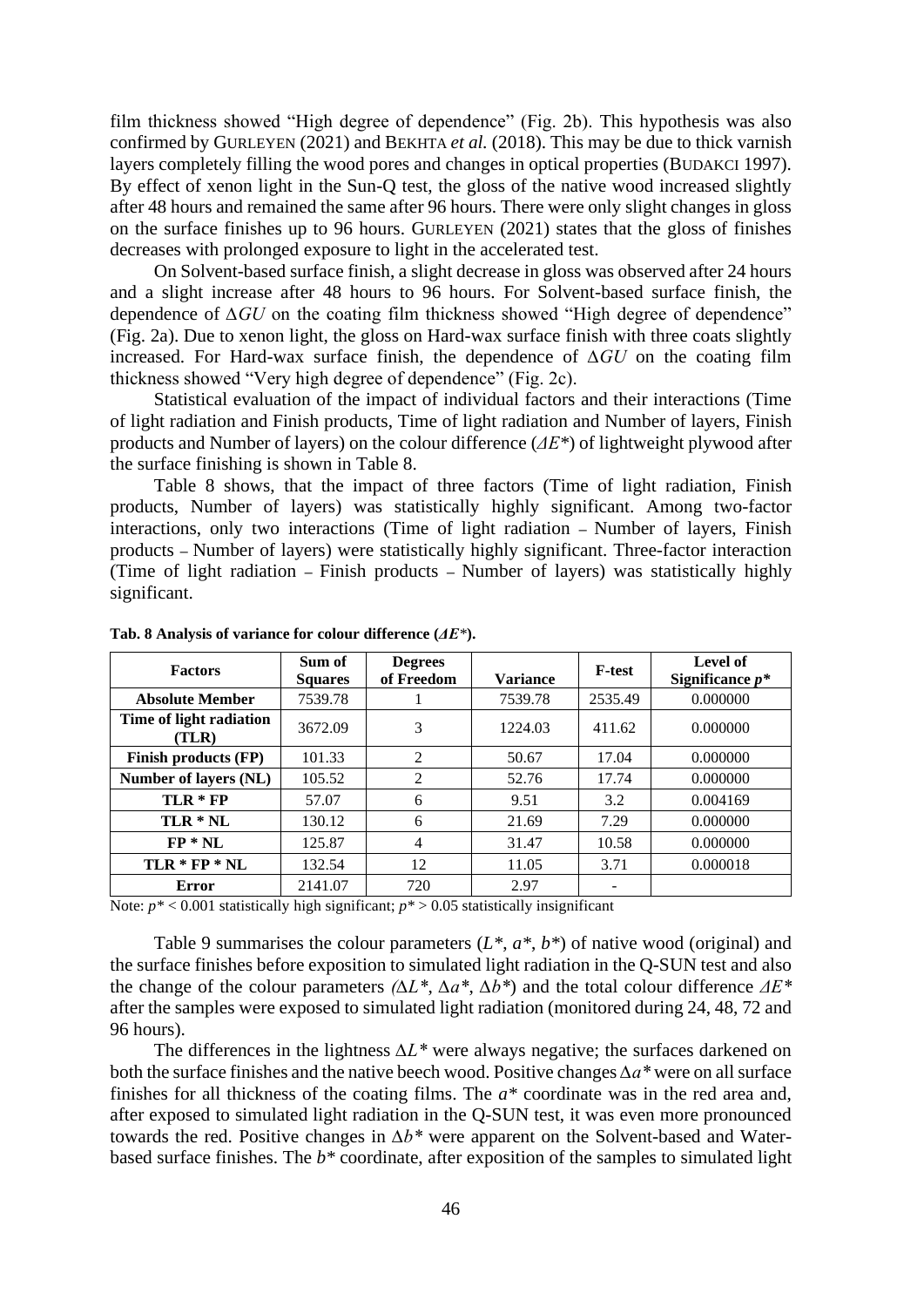radiation in the Q-SUN test, was more pronounced towards the yellow. The negative changes in *∆b\** were apparent on the Wax-Oil surface finish.

| Finish                  | <b>Number</b> | <b>Chromatic</b>                                                                                                                                                                                                                                                                                                                                                                                                                                                                                                                                                                                                                                                                                                                                                                                                                                                                                                                                                                                                                                                                                                                                                                                                                                                                                                                                                                                               | Monitored during (hour) (Standard deviation) |                                   |         |         |         |         |  |  |
|-------------------------|---------------|----------------------------------------------------------------------------------------------------------------------------------------------------------------------------------------------------------------------------------------------------------------------------------------------------------------------------------------------------------------------------------------------------------------------------------------------------------------------------------------------------------------------------------------------------------------------------------------------------------------------------------------------------------------------------------------------------------------------------------------------------------------------------------------------------------------------------------------------------------------------------------------------------------------------------------------------------------------------------------------------------------------------------------------------------------------------------------------------------------------------------------------------------------------------------------------------------------------------------------------------------------------------------------------------------------------------------------------------------------------------------------------------------------------|----------------------------------------------|-----------------------------------|---------|---------|---------|---------|--|--|
| product                 | of layers     | Parameter                                                                                                                                                                                                                                                                                                                                                                                                                                                                                                                                                                                                                                                                                                                                                                                                                                                                                                                                                                                                                                                                                                                                                                                                                                                                                                                                                                                                      | $\bf{0}$                                     | <b>Difference</b>                 | 24      | 48      | 72      | 96      |  |  |
|                         |               | $L^*$                                                                                                                                                                                                                                                                                                                                                                                                                                                                                                                                                                                                                                                                                                                                                                                                                                                                                                                                                                                                                                                                                                                                                                                                                                                                                                                                                                                                          | 79.52 (0.49)                                 | $\boldsymbol{4L^*}$               | $-2.14$ | $-3.58$ | $-4.34$ | $-5.09$ |  |  |
| Native                  |               | $a^*$                                                                                                                                                                                                                                                                                                                                                                                                                                                                                                                                                                                                                                                                                                                                                                                                                                                                                                                                                                                                                                                                                                                                                                                                                                                                                                                                                                                                          | 7.33(0.21)                                   | $\Delta a^*$                      | 1.24    | 1.79    | 2.48    | 2.94    |  |  |
|                         |               | $b^*$                                                                                                                                                                                                                                                                                                                                                                                                                                                                                                                                                                                                                                                                                                                                                                                                                                                                                                                                                                                                                                                                                                                                                                                                                                                                                                                                                                                                          | 14.93 (0.31)                                 | $\boldsymbol{\varDelta b^*}$      | 0.48    | 1.03    | 2.28    | 2.74    |  |  |
|                         |               |                                                                                                                                                                                                                                                                                                                                                                                                                                                                                                                                                                                                                                                                                                                                                                                                                                                                                                                                                                                                                                                                                                                                                                                                                                                                                                                                                                                                                |                                              | $\boldsymbol{\varDelta} E^*$      | 2.52    | 4.13    | 5.49    | 6.49    |  |  |
|                         |               | Tab. 9 The chromatic parameters and colour difference.<br>$L^*$<br>$\boldsymbol{4L^*}$<br>75.81 (0.51)<br>$\Delta a^*$<br>11.63(0.17)<br>$a^*$<br><b>T1</b><br>$b*$<br>20.24(0.23)<br>$\boldsymbol{\varDelta b^*}$<br>$\boldsymbol{\varDelta} E^*$<br>$\mathbf{4}L^*$<br>$L^*$<br>74.29 (0.45)<br>$\Delta a^*$<br>$a^*$<br>11.54(0.15)<br><b>T2</b><br>$b^*$<br>$\boldsymbol{\varDelta b^*}$<br>20.81 (0.21)<br>$\boldsymbol{\Delta E^*}$<br>$L^*$<br>73.72 (0.38)<br>$\boldsymbol{A}$<br>$\Delta a^*$<br>$a^*$<br>11.87(0.14)<br><b>T3</b><br>$b*$<br>21.13 (0.19)<br>$\boldsymbol{\varDelta b^*}$<br>0.41<br>$\boldsymbol{\varDelta} E^*$<br>$L^*$<br>$\boldsymbol{4L^*}$<br>74.85 (1.01)<br>$-2.0$<br>$a^*$<br>8.93 (0.48)<br>$\Delta a^*$<br><b>T1</b><br>$b^*$<br>$\boldsymbol{\varDelta b^*}$<br>19.66 (0.49)<br>$\boldsymbol{\varDelta} E^*$<br>$L^*$<br>73.76 (0.96)<br>$\boldsymbol{AL^*}$<br>$a^*$<br>9.24(0.52)<br>$\Delta a^*$<br>1.51<br>T2<br>$b^*$<br>$\boldsymbol{\varDelta b^*}$<br>20.08 (0.45)<br>$\boldsymbol{\Delta E^*}$<br>$L^*$<br>$\boldsymbol{\Lambda}$ L*<br>73.11 (1.08)<br>10.02(0.44)<br>$\Delta a^*$<br>$a^*$<br><b>T3</b><br>$b*$<br>$\boldsymbol{\varDelta b^*}$<br>20.84 (0.43)<br>$\boldsymbol{\varDelta} E^*$<br>$L^*$<br>$\boldsymbol{4L^*}$<br>70.62(1.16)<br>$a^*$<br>$\Delta a^*$<br>10.67(0.36)<br><b>T1</b><br>$b^*$<br>$\boldsymbol{\varDelta b^*}$<br>23.89 (0.21) | $-1.24$                                      | $-2.19$                           | $-2.98$ | $-3.89$ |         |         |  |  |
|                         |               |                                                                                                                                                                                                                                                                                                                                                                                                                                                                                                                                                                                                                                                                                                                                                                                                                                                                                                                                                                                                                                                                                                                                                                                                                                                                                                                                                                                                                |                                              |                                   | 1.02    | 1.38    | 1.98    | 2.61    |  |  |
|                         |               |                                                                                                                                                                                                                                                                                                                                                                                                                                                                                                                                                                                                                                                                                                                                                                                                                                                                                                                                                                                                                                                                                                                                                                                                                                                                                                                                                                                                                |                                              |                                   | 0.32    | 0.68    | 1.09    | 1.28    |  |  |
|                         |               |                                                                                                                                                                                                                                                                                                                                                                                                                                                                                                                                                                                                                                                                                                                                                                                                                                                                                                                                                                                                                                                                                                                                                                                                                                                                                                                                                                                                                |                                              |                                   | 1.64    | 2.68    | 3.74    | 4.86    |  |  |
|                         |               |                                                                                                                                                                                                                                                                                                                                                                                                                                                                                                                                                                                                                                                                                                                                                                                                                                                                                                                                                                                                                                                                                                                                                                                                                                                                                                                                                                                                                |                                              |                                   | $-1.74$ | $-3.02$ | $-3.98$ | $-5.08$ |  |  |
|                         |               |                                                                                                                                                                                                                                                                                                                                                                                                                                                                                                                                                                                                                                                                                                                                                                                                                                                                                                                                                                                                                                                                                                                                                                                                                                                                                                                                                                                                                |                                              |                                   | 1.08    | 1.69    | 2.57    | 2.79    |  |  |
|                         |               |                                                                                                                                                                                                                                                                                                                                                                                                                                                                                                                                                                                                                                                                                                                                                                                                                                                                                                                                                                                                                                                                                                                                                                                                                                                                                                                                                                                                                |                                              |                                   | 0.37    | 0.71    | 1.18    | 1.44    |  |  |
| Solvent-based           |               |                                                                                                                                                                                                                                                                                                                                                                                                                                                                                                                                                                                                                                                                                                                                                                                                                                                                                                                                                                                                                                                                                                                                                                                                                                                                                                                                                                                                                |                                              |                                   | 2.08    | 3.53    | 4.88    | 5.97    |  |  |
|                         |               |                                                                                                                                                                                                                                                                                                                                                                                                                                                                                                                                                                                                                                                                                                                                                                                                                                                                                                                                                                                                                                                                                                                                                                                                                                                                                                                                                                                                                |                                              |                                   | $-2.04$ | $-3.28$ | $-4.63$ | $-5.69$ |  |  |
|                         |               |                                                                                                                                                                                                                                                                                                                                                                                                                                                                                                                                                                                                                                                                                                                                                                                                                                                                                                                                                                                                                                                                                                                                                                                                                                                                                                                                                                                                                |                                              |                                   | 1.12    | 1.85    | 2.15    | 2.84    |  |  |
|                         |               |                                                                                                                                                                                                                                                                                                                                                                                                                                                                                                                                                                                                                                                                                                                                                                                                                                                                                                                                                                                                                                                                                                                                                                                                                                                                                                                                                                                                                |                                              |                                   |         | 0.94    | 1.17    | 1.44    |  |  |
|                         |               |                                                                                                                                                                                                                                                                                                                                                                                                                                                                                                                                                                                                                                                                                                                                                                                                                                                                                                                                                                                                                                                                                                                                                                                                                                                                                                                                                                                                                |                                              |                                   | 2.36    | 3.88    | 5.24    | 6.52    |  |  |
|                         |               |                                                                                                                                                                                                                                                                                                                                                                                                                                                                                                                                                                                                                                                                                                                                                                                                                                                                                                                                                                                                                                                                                                                                                                                                                                                                                                                                                                                                                |                                              |                                   |         | $-2.38$ | $-2.45$ | $-2.57$ |  |  |
|                         |               |                                                                                                                                                                                                                                                                                                                                                                                                                                                                                                                                                                                                                                                                                                                                                                                                                                                                                                                                                                                                                                                                                                                                                                                                                                                                                                                                                                                                                |                                              |                                   | 1.12    | 1.29    | 1.32    | 1.46    |  |  |
|                         |               |                                                                                                                                                                                                                                                                                                                                                                                                                                                                                                                                                                                                                                                                                                                                                                                                                                                                                                                                                                                                                                                                                                                                                                                                                                                                                                                                                                                                                |                                              |                                   | 0.48    | 0.76    | 0.83    | 0.91    |  |  |
|                         |               |                                                                                                                                                                                                                                                                                                                                                                                                                                                                                                                                                                                                                                                                                                                                                                                                                                                                                                                                                                                                                                                                                                                                                                                                                                                                                                                                                                                                                |                                              |                                   | 2.34    | 2.81    | 2.90    | 3.09    |  |  |
|                         |               |                                                                                                                                                                                                                                                                                                                                                                                                                                                                                                                                                                                                                                                                                                                                                                                                                                                                                                                                                                                                                                                                                                                                                                                                                                                                                                                                                                                                                |                                              |                                   | $-2.45$ | $-4.13$ | $-5.12$ | $-6.50$ |  |  |
|                         |               |                                                                                                                                                                                                                                                                                                                                                                                                                                                                                                                                                                                                                                                                                                                                                                                                                                                                                                                                                                                                                                                                                                                                                                                                                                                                                                                                                                                                                |                                              |                                   |         | 2.27    | 2.82    | 3.37    |  |  |
|                         |               |                                                                                                                                                                                                                                                                                                                                                                                                                                                                                                                                                                                                                                                                                                                                                                                                                                                                                                                                                                                                                                                                                                                                                                                                                                                                                                                                                                                                                |                                              |                                   | 0.88    | 1.70    | 2.28    | 2.71    |  |  |
|                         |               |                                                                                                                                                                                                                                                                                                                                                                                                                                                                                                                                                                                                                                                                                                                                                                                                                                                                                                                                                                                                                                                                                                                                                                                                                                                                                                                                                                                                                |                                              |                                   | 3.00    | 5.01    | 6.27    | 7.81    |  |  |
|                         |               |                                                                                                                                                                                                                                                                                                                                                                                                                                                                                                                                                                                                                                                                                                                                                                                                                                                                                                                                                                                                                                                                                                                                                                                                                                                                                                                                                                                                                |                                              |                                   | $-3.12$ | $-5.24$ | $-7.14$ | $-7.32$ |  |  |
|                         |               |                                                                                                                                                                                                                                                                                                                                                                                                                                                                                                                                                                                                                                                                                                                                                                                                                                                                                                                                                                                                                                                                                                                                                                                                                                                                                                                                                                                                                |                                              |                                   | 1.86    | 2.18    | 2.95    | 3.04    |  |  |
|                         |               |                                                                                                                                                                                                                                                                                                                                                                                                                                                                                                                                                                                                                                                                                                                                                                                                                                                                                                                                                                                                                                                                                                                                                                                                                                                                                                                                                                                                                |                                              |                                   | 0.93    | 1.16    | 1.88    | 1.87    |  |  |
|                         |               |                                                                                                                                                                                                                                                                                                                                                                                                                                                                                                                                                                                                                                                                                                                                                                                                                                                                                                                                                                                                                                                                                                                                                                                                                                                                                                                                                                                                                |                                              |                                   | 3.75    | 5.79    | 7.95    | 8.14    |  |  |
|                         |               |                                                                                                                                                                                                                                                                                                                                                                                                                                                                                                                                                                                                                                                                                                                                                                                                                                                                                                                                                                                                                                                                                                                                                                                                                                                                                                                                                                                                                |                                              |                                   | $-2.44$ | $-2.03$ | $-2.05$ | $-1.86$ |  |  |
|                         |               |                                                                                                                                                                                                                                                                                                                                                                                                                                                                                                                                                                                                                                                                                                                                                                                                                                                                                                                                                                                                                                                                                                                                                                                                                                                                                                                                                                                                                |                                              |                                   | 1.43    | 1.51    | 1.53    | 1.39    |  |  |
|                         |               |                                                                                                                                                                                                                                                                                                                                                                                                                                                                                                                                                                                                                                                                                                                                                                                                                                                                                                                                                                                                                                                                                                                                                                                                                                                                                                                                                                                                                |                                              |                                   | $-1.29$ | $-0.69$ | $-0.28$ | 0.02    |  |  |
|                         |               |                                                                                                                                                                                                                                                                                                                                                                                                                                                                                                                                                                                                                                                                                                                                                                                                                                                                                                                                                                                                                                                                                                                                                                                                                                                                                                                                                                                                                |                                              | $\boldsymbol{A}\boldsymbol{E^*}$  | 3.10    | 2.62    | 2.57    | 2.32    |  |  |
|                         |               | $L^*$                                                                                                                                                                                                                                                                                                                                                                                                                                                                                                                                                                                                                                                                                                                                                                                                                                                                                                                                                                                                                                                                                                                                                                                                                                                                                                                                                                                                          | 68.34 (1.02)                                 | $\boldsymbol{AL^*}$               | $-2.51$ | $-2.54$ | $-2.58$ | $-2.50$ |  |  |
|                         |               | $a^*$                                                                                                                                                                                                                                                                                                                                                                                                                                                                                                                                                                                                                                                                                                                                                                                                                                                                                                                                                                                                                                                                                                                                                                                                                                                                                                                                                                                                          | 11.07(0.31)                                  | $\Delta a^*$                      | 1.25    | 1.27    | 1.29    | 1.22    |  |  |
|                         | T2            | $b^*$                                                                                                                                                                                                                                                                                                                                                                                                                                                                                                                                                                                                                                                                                                                                                                                                                                                                                                                                                                                                                                                                                                                                                                                                                                                                                                                                                                                                          | 24.12 (0.17)                                 | $\boldsymbol{\varDelta b^*}$      | $-1.16$ | $-1.14$ | $-0.76$ | 0.04    |  |  |
|                         |               |                                                                                                                                                                                                                                                                                                                                                                                                                                                                                                                                                                                                                                                                                                                                                                                                                                                                                                                                                                                                                                                                                                                                                                                                                                                                                                                                                                                                                |                                              | $\boldsymbol{A}\boldsymbol{E^*}$  | 3.03    | 3.06    | 2.98    | 2.78    |  |  |
|                         |               | $L^*$                                                                                                                                                                                                                                                                                                                                                                                                                                                                                                                                                                                                                                                                                                                                                                                                                                                                                                                                                                                                                                                                                                                                                                                                                                                                                                                                                                                                          | 66.45 (0.87)                                 | $\boldsymbol{4L^*}$               | $-2.74$ | $-2.68$ | $-2.05$ | $-1.72$ |  |  |
|                         |               | $a^*$                                                                                                                                                                                                                                                                                                                                                                                                                                                                                                                                                                                                                                                                                                                                                                                                                                                                                                                                                                                                                                                                                                                                                                                                                                                                                                                                                                                                          | 11.82(0.29)                                  | $\Delta a^*$                      | 1.21    | 1.25    | 1.27    | 1.29    |  |  |
| Water-based<br>Hard wax | <b>T3</b>     | $b^*$                                                                                                                                                                                                                                                                                                                                                                                                                                                                                                                                                                                                                                                                                                                                                                                                                                                                                                                                                                                                                                                                                                                                                                                                                                                                                                                                                                                                          | 24.94 (0.19)                                 | $\boldsymbol{\varDelta b^*}$      | $-1.06$ | $-0.84$ | $-0.45$ | 0.18    |  |  |
|                         |               |                                                                                                                                                                                                                                                                                                                                                                                                                                                                                                                                                                                                                                                                                                                                                                                                                                                                                                                                                                                                                                                                                                                                                                                                                                                                                                                                                                                                                |                                              | $\boldsymbol{A} \boldsymbol{E^*}$ | 3.18    | 3.07    | 2.49    | 2.16    |  |  |

In the studies by GURLEYEN *et al.* (2019) and AYATA *et al.* (2017), polyacrylic-based resin-coated wood showed a slightly lower decrease in lightness. There was a slight increase followed by a decrease in redness (lower  $a^*$ ) and a clear decrease in the yellow tone  $(b^*)$ .<br>Tab 9 The chromatic parameters and colour difference **Tab. 9 The chromatic parameters and colour difference.**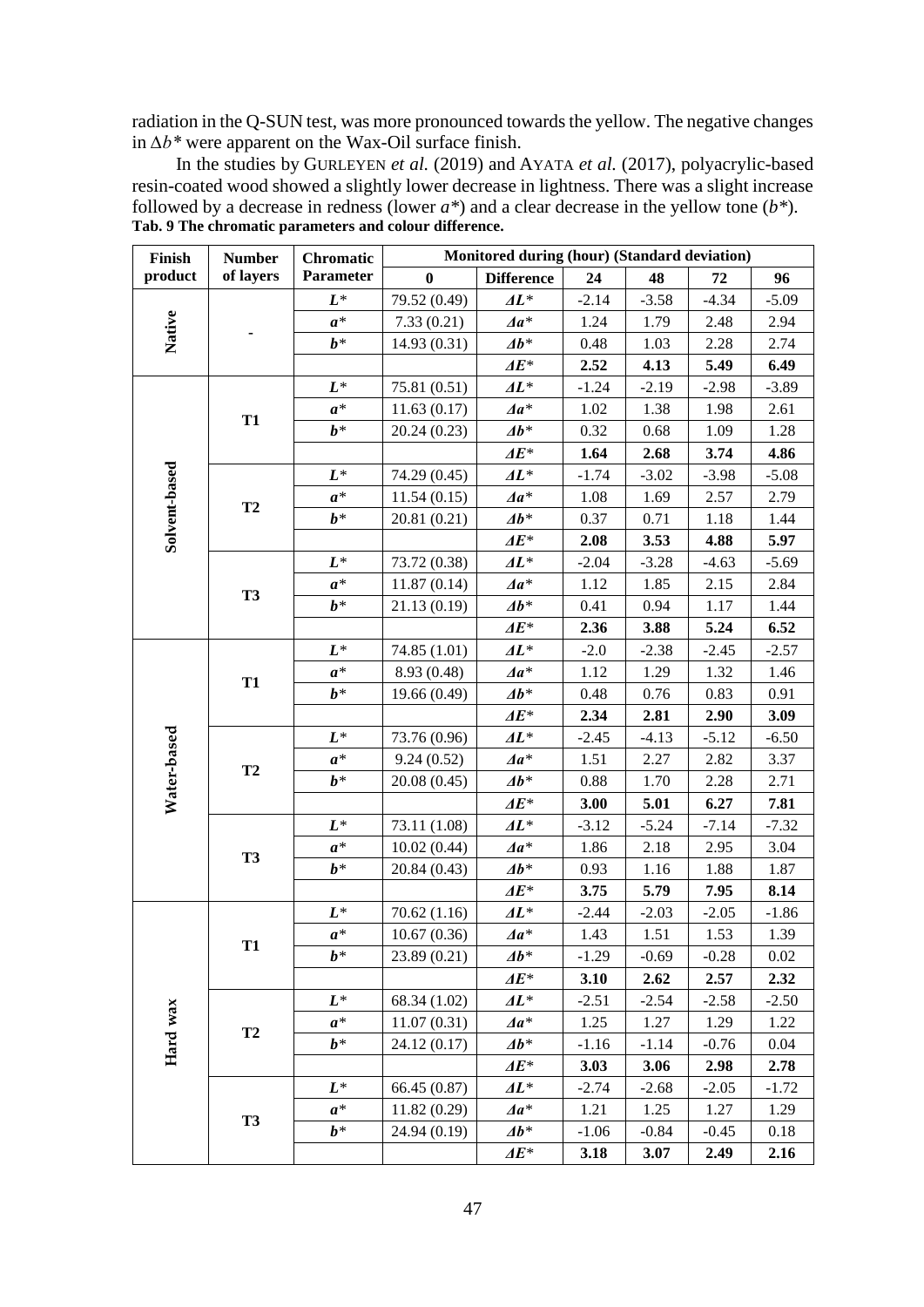The colour difference increases with increasing light exposure time in the SUN-Q test on the Solvent-based and Water-based surface finishes. Interestingly, the colour difference on the Hard wax surface finish decreased with increasing exposure time in the SUN-Q test. SLABEJOVÁ and ŠMIDRIAKOVÁ (2021) state the decrease of colour difference for Wax-Oil surface finish on beech wood after 10 days of exposure to natural light.



**Fig. 2 Dependence of** *∆GU***,** *∆E\** **on the coating film thickness after 96 hours. Evaluated using**  correlation analyse and the coefficient of determination  $R^2$ : a), d) Solvent-based; b), e) Water-based; **c), f) Hard wax.**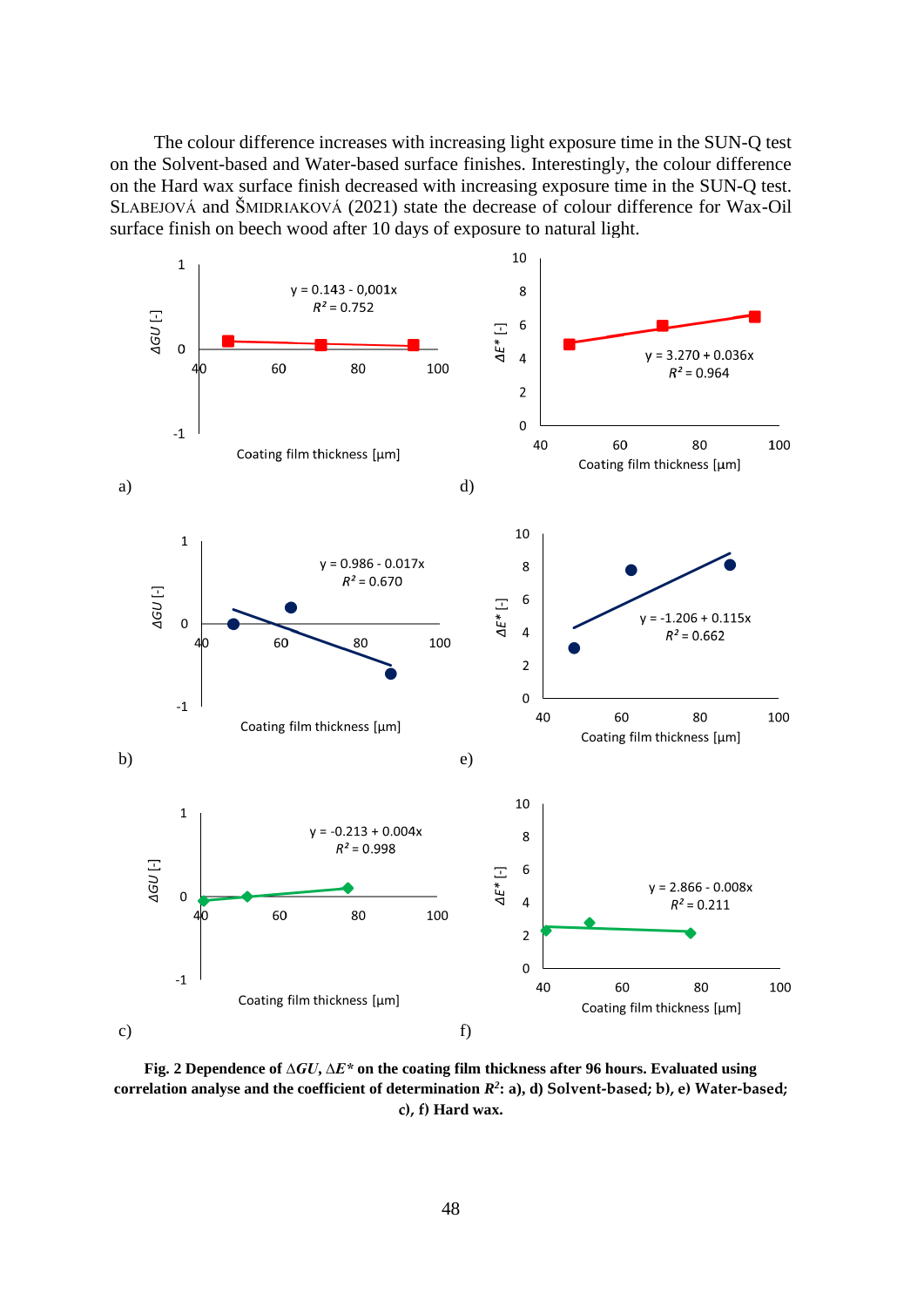The greatest colour difference (Table 9) occurred on Water-based surface finish with two coats ( $\Delta E^* = 7.81$ ) and three coats ( $\Delta E^* = 8.14$ ) after 96 hours, which was the "High" colour difference". Fig. 2d-f show the evaluated dependence of *∆E\** on the coating film thickness after 96 hours. The evaluation was done using correlation analyse and the coefficient of determination *R 2* . by For Water-based surface finish, the dependence of *∆E\** on the coating film thickness showed "High degree of dependence" (Fig. 2e). For Solventbased surface finish, the dependence of *∆E\** on the coating film thickness showed "Very high degree of dependence" (Fig. 2d). For Wax-Oil surface finish, the dependence of *∆E\** on the coating film thickness showed "Slight degree of dependence" (Fig. 2f). GURLEYEN (2021) also reports higher colour differences on surface finishes with higher number of coats.

The findings in this research agree with the publications of other authors for native wood surfaces (SALCĂ, and CISMARU 2011; TOLVAJ and MITSUI 2010; PANDELEY 2005). Authors LIU *et al*. (2019) and TIMAR *et al*. (2016) used simulated indoor sunlight exposure or other accelerated weathering methods. In these studies, the dependence curves showing the colour change had an initial period of severe increase that was maintained at a practically constant value with further exposure. Though, important changes occurred after short exposure times. However, their further development at longer exposure times cannot be predicted from this measured data, and more research at longer exposure times is needed.

## **Surface roughness**

Statistical evaluation of the impact of individual factors and their interactions (Wood fibre direction and surface finish, Finish products, and Thicknesses of coating film) on the surface roughness  $(R_a)$  of lightweight plywood before and after the surface finishing is shown in Table 10.

| <b>Factors</b>           | Sum of<br><b>Squares</b> | <b>Degrees</b><br>of Freedom | Variance | <b>F-test</b> | Level of<br><b>Significanc</b> |
|--------------------------|--------------------------|------------------------------|----------|---------------|--------------------------------|
|                          |                          |                              |          |               | $e p^*$                        |
| <b>Absolute Member</b>   | 697.76                   |                              | 697.76   | 6512.78       | 0.000000                       |
| Wood fibre direction and | 5.75                     | 3                            | 1.92     | 17.9          | 0.000000                       |
| Surface finish (WFD-SF)  |                          |                              |          |               |                                |
| Finish products (FP)     | 0.34                     | $\mathfrak{D}$               | 0.17     | 1.61          | 0.202975                       |
| Number of layers (NL)    | 0.02                     | $\overline{2}$               | 0.01     | 0.09          | 0.912904                       |
| $WFD-SF * FP$            | 1.43                     | 6                            | 0.24     | 2.23          | 0.041628                       |
| WFD-SF $*$ NL            | 0.56                     | 6                            | 0.09     | 0.87          | 0.518985                       |
| $FP * NL$                | 0.60                     | 4                            | 0.15     | 1.41          | 0.231688                       |
| WFD-SF $*$ FP $*$ NL     | 0.89                     | 12                           | 0.07     | 0.69          | 0.759271                       |
| Error                    | 23.14                    | 216                          | 0.11     |               |                                |

**Tab. 10 Analysis of variance for standard arithmetic deviation of the assessed profile (***Ra***).**

Note:  $p^*$  < 0.001 statistically highly significant;  $p^*$  > 0.05 statistically insignificant

Table 10 shows that the impact of one factor (Wood fibre direction and Surface finish) was statistically highly significant, but the impact of Finish product is statistically insignificant. Among two-factor interactions, only one interaction was statistically low significant. Two-factor interactions were statistically insignificant and three-factor interaction was statistically insignificant too.

Fig. 3 shows that before the surface finishing, the surface roughness of lightweight plywood in the transverse direction was statistically significantly higher than in the longitudinal direction. KÚDELA *et al.* (2018) and GÁBORÍK *et al.* (2017) state that the wood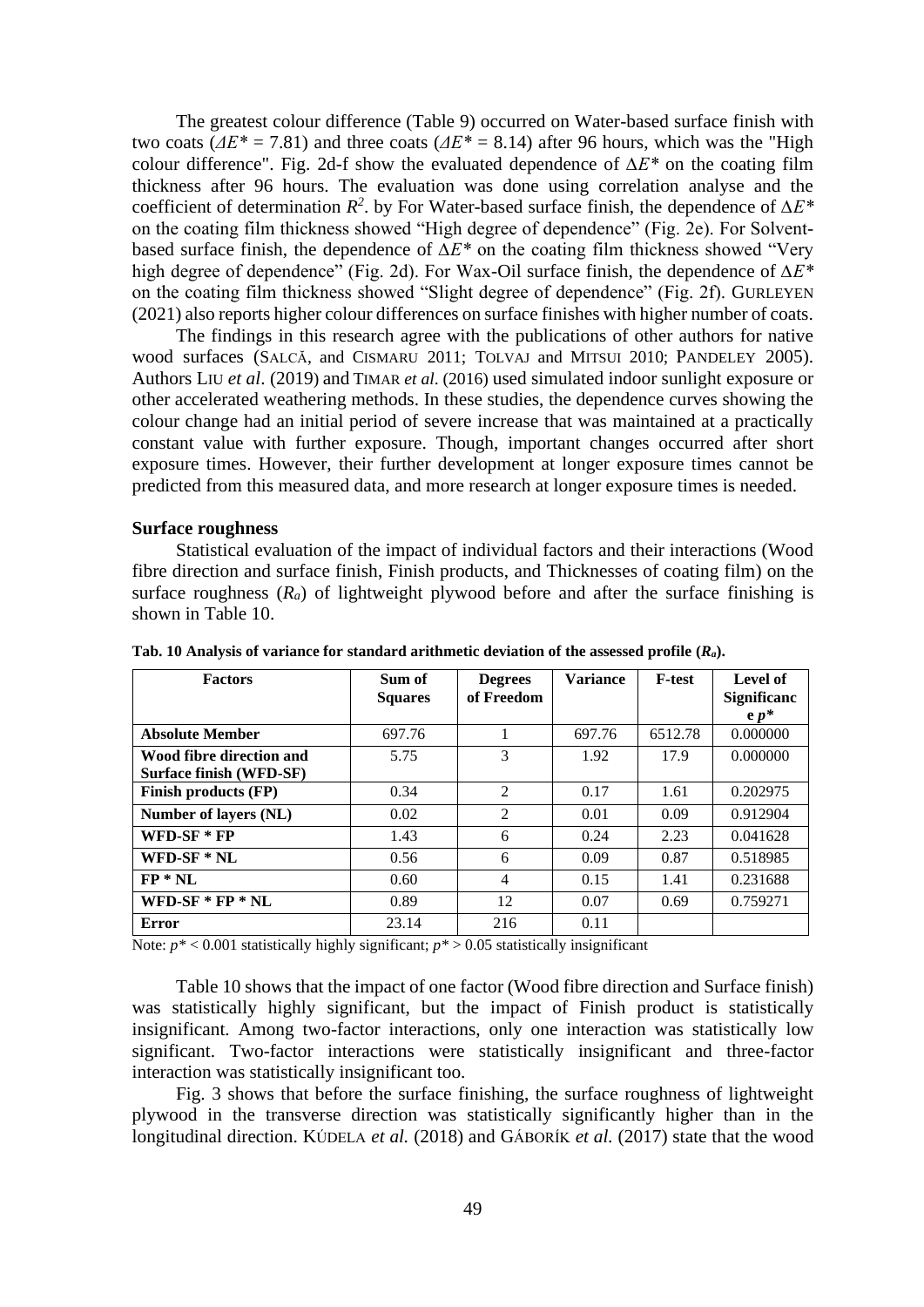surface roughness perpendicular to wood fibre was higher than the roughness parallel to fibre. However, after the

surface finishing, regardless of a type of coating material or the thickness of coating film, the roughness in the transverse direction was significantly reduced. NOWROUZI *et al*. (2021) state that as expected, the surface roughness decreased with the application of coatings. The surface roughness of lightweight plywood after surface finishing was almost the same in the transverse direction as in the longitudinal direction.

As it is seen in Fig. 4, the differences in the surface roughness of lightweight plywood before and after the surface finishing were statistically significant only for Hard wax surface finish with one coat and three coats across the wood fibre. If focused on the average values of roughness, they were significantly lower after surface finishing with one coat than before finishing, especially in the transverse direction.

From the viewpoint of the thickness of coating film, the third coat of Hard wax significantly contributed to the decrease in roughness in the transverse direction. From viewpoint of finish product, the Water-borne material in one coat increased the average roughness in the longitudinal direction, in two coats it slightly increased the roughness in both the longitudinal and transverse directions, and in three coats it slightly reduced the roughness in both directions compared to the unfinished surface. However, these differences in roughness were statistically insignificant.



**Fig. 3 Dependence of roughness on the surface finish for longitudinal and perpendicular directions. (Note: N - native, SF - surface finish, LD - longitudinal direction, PD - perpendicular direction).**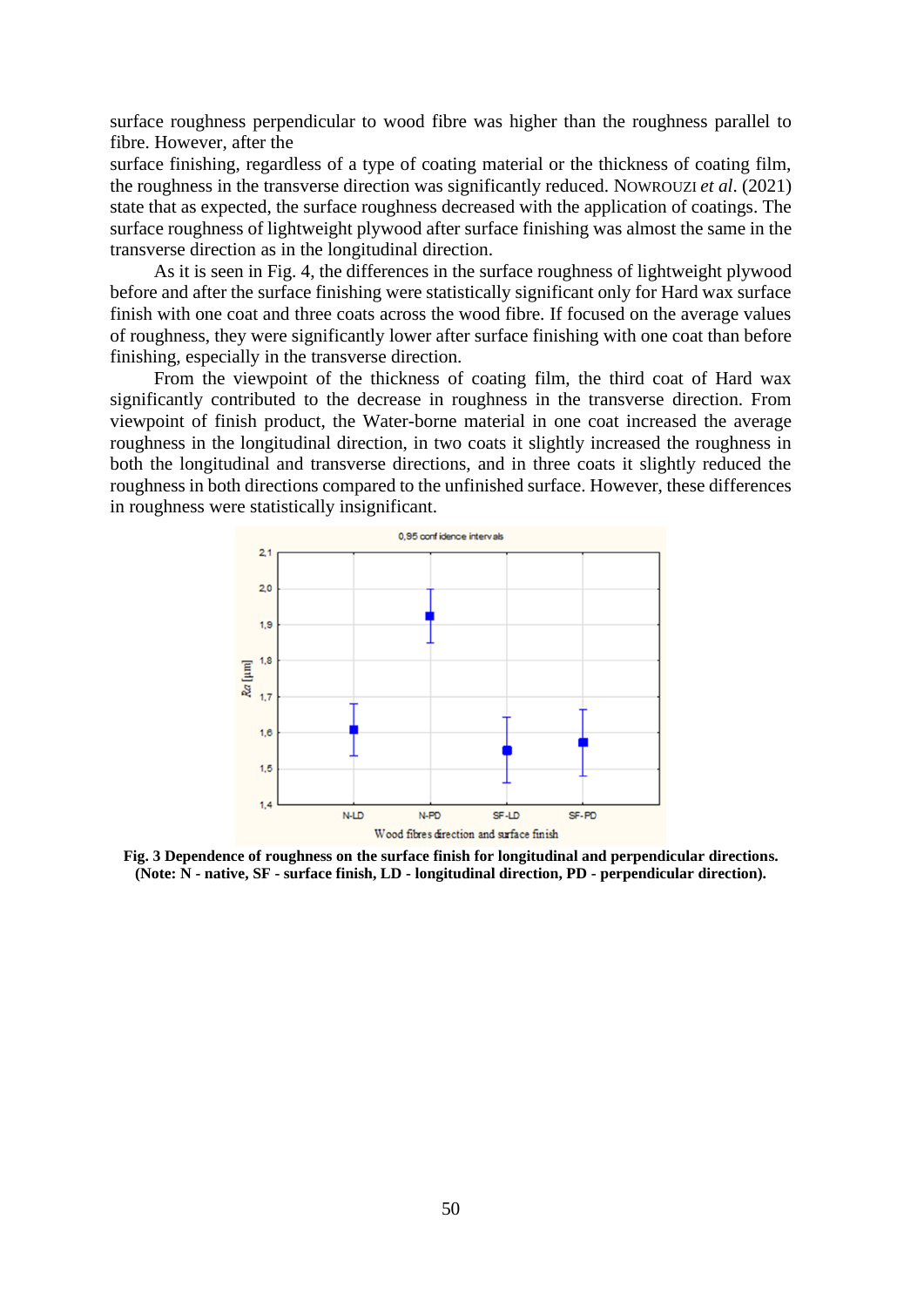

**Fig. 4 Dependence of roughness on the wood surface finishing for longitudinal and perpendicular direction (three surface finishes, number of layers T1, T2, T3). (Note: N - native, SF - surface finish, LD - longitudinal direction, PD - perpendicular direction).**

Solvent-based coating material, when one and two coats were applied, reduced the average surface roughness of lightweight plywood both in the longitudinal and transverse directions. If three coats were applied, the roughness was reduced only in the transverse direction. From the measured values of roughness, it is seen that Hard wax showed the best smoothing action and thus significantly reduced the surface roughness. An undesirable factor of Water-borne coating materials was also proven, namely the swelling of cut wood fibers which increases the surface roughness. PELOSI *et al.* (2021) state that the water-based coating penetrates rapidly into wood and the waxy components remain on the surface.

## **Impact resistance and resistance to abrasion**

Table 11 shows the results of the impact resistance of surface finishes. At the highest drop height of 400 mm, the damage, assessed by the naked eye on all surface finishes, was at most of grade 2. (No cracks on the surface and the intrusions were only slightly visible).

This was also confirmed by the visual evaluation using a stereomicroscope LEICA MZ 9.5 with magnification of  $17 \times$ . The sizes of intrusions differed on the individual surface finishes, they were smaller on Hard wax surface finish (Fig. 5) and comparably the same on Solvent-based and Water-based surface finishes. With increasing number of coats, the diameter of intrusion decreased on all three surface finishes. Fig. 6a-c show the dependence of intrusion on the coating film thickness at the impact resistance test at a drop height of 400 mm. The evaluation was done using correlation analyse and the coefficient of determination  $R<sup>2</sup>$ . For Solvent-based and Water-based surface finishes, the dependence of intrusion on the coating film thickness showed "Very high degree of dependence" (Fig. 6a, b) and for Hard wax surface finish the dependence showed "High degree of dependence" (Fig. 6c).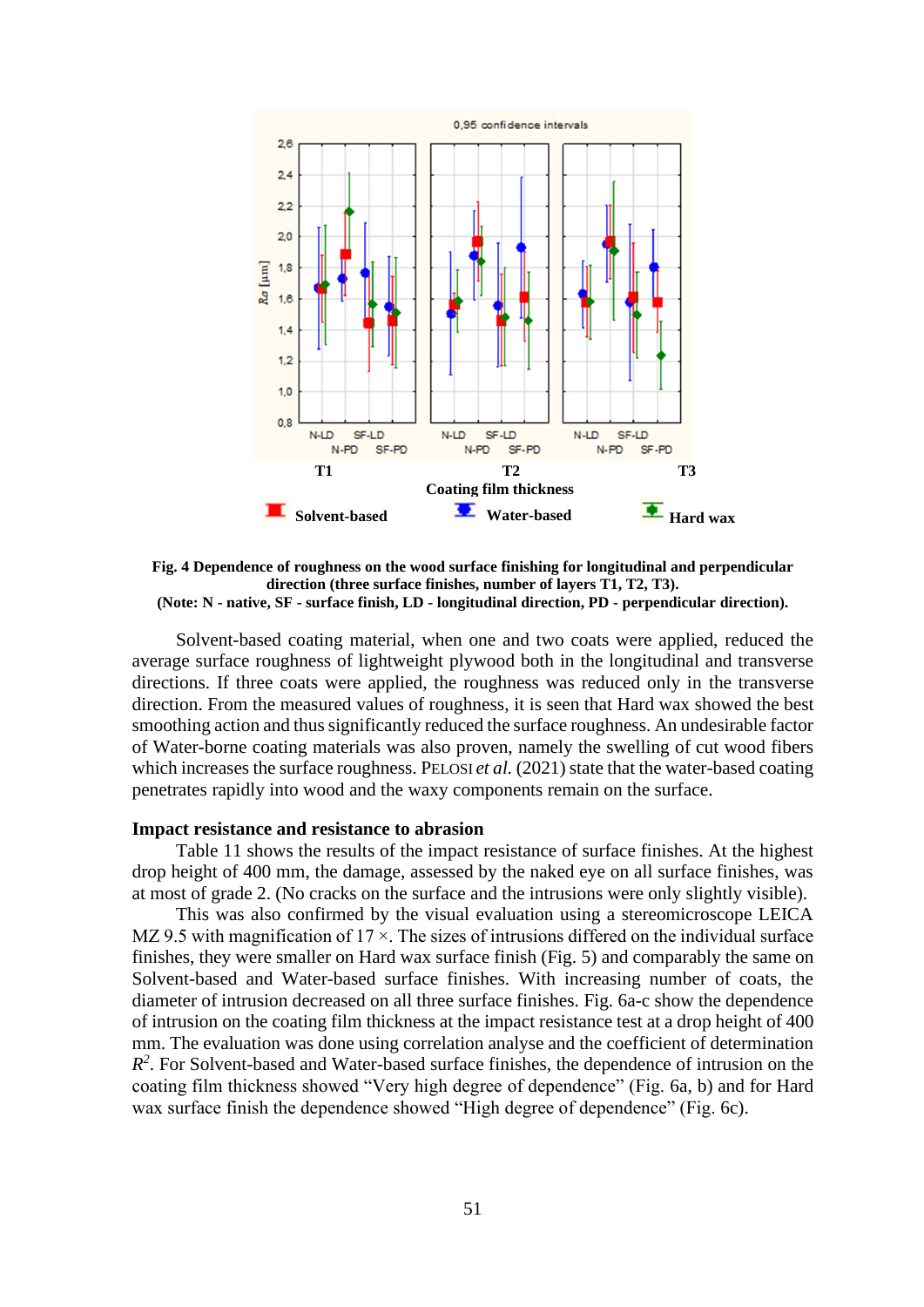|                       |                                                                                                                                                                             | <b>Coefficient of</b>   | Drop height (mm)        |         |       |           |           |           |  |
|-----------------------|-----------------------------------------------------------------------------------------------------------------------------------------------------------------------------|-------------------------|-------------------------|---------|-------|-----------|-----------|-----------|--|
|                       | the resistance to                                                                                                                                                           | 10                      | 25                      | 50      | 100   | 200       | 400       |           |  |
| <b>Finish product</b> | lavers                                                                                                                                                                      | (Standard<br>deviation) | Ø mm - Degree of change |         |       |           |           |           |  |
|                       | T1                                                                                                                                                                          | 0.081(0.006)            | $0 - 1$                 | $0-1$   | $0-1$ | $1.2 - 2$ | $2.3 - 2$ | $4.3 - 2$ |  |
| Solvent-based         | T <sub>2</sub>                                                                                                                                                              | 0.097(0.009)            | $0-1$                   | $0-1$   | $0-1$ | $1.5 - 2$ | $2.5 - 2$ | $4.1 - 2$ |  |
|                       | T <sub>3</sub>                                                                                                                                                              | 0.090(0.007)            | $0 - 1$                 | $0 - 1$ | $0-1$ | $0.6 - 1$ | $2 - 2$   | $3.7 - 2$ |  |
|                       | T1                                                                                                                                                                          | 0.058(0.006)            | $0 - 1$                 | $0 - 1$ | $0-1$ | $1.5 - 2$ | $1.9 - 2$ | $4.2 - 2$ |  |
| Water-based           | T <sub>2</sub>                                                                                                                                                              | 0.057(0.009)            | $0 - 1$                 | $0 - 1$ | $0-1$ | $1.2 - 1$ | $1.5 - 2$ | $4.1 - 2$ |  |
|                       | T <sub>3</sub>                                                                                                                                                              | 0.058(0.006)            | $0 - 1$                 | $0 - 1$ | $0-1$ | $1 - 1$   | $1.3 - 2$ | $3.6 - 2$ |  |
|                       | T1                                                                                                                                                                          | 0.040(0.019)            | $0-1$                   | $0-1$   | $0-1$ | $1.1 - 1$ | $2.1 - 2$ | $3.5 - 2$ |  |
| Hard wax              | <b>Sample</b><br>abrasion $Kr$<br>Number of<br>T <sub>2</sub><br>0.060(0.012)<br>$0-1$<br>$0 - 1$<br>$0-1$<br>T <sub>3</sub><br>0.049(0.009)<br>$0 - 1$<br>$0 - 1$<br>$0-1$ |                         | $1 - 1$                 | $2 - 2$ | $3-2$ |           |           |           |  |
|                       |                                                                                                                                                                             |                         |                         |         |       | $0.9-1$   | $2 - 2$   | $2.8 - 2$ |  |

**Tab. 11 Impact resistance and resistance to abrasion of the surface finishes.**



**Fig. 5 The intrusion on Hard wax surface finish with three layers at a drop height of 400 mm.** 

By comparing the results of impact resistance of the surface finishes with results of other works (CHEUMANI YONA *et al.* 2021, VIDHOLDOVÁ *et al.* 2021, SLABEJOVÁ and ŠMIDRIAKOVÁ 2018, SLABEJOVÁ *et al.* 2018), we can state that representative surface finishes achieved a good impact resistance. CHEUMANI YONA *et al.* (2021) presents the results of surface finishes of silicate-based formulations on beech wood. On silicate-based surface finishes, the surface damage reached up to grade 3 and the diameters of intrusions were incomparably larger (up to 7.1 mm) than the diameters of intrusions on the surface finishes reported in this paper. The impact resistance of a surface finish is influenced by hardness of the substrate as well as the film's brittleness and elasticity. Impact resistance of the coating increases with increasing thickness of the coating to some extent (SLABEJOVÁ *et al.* 2018).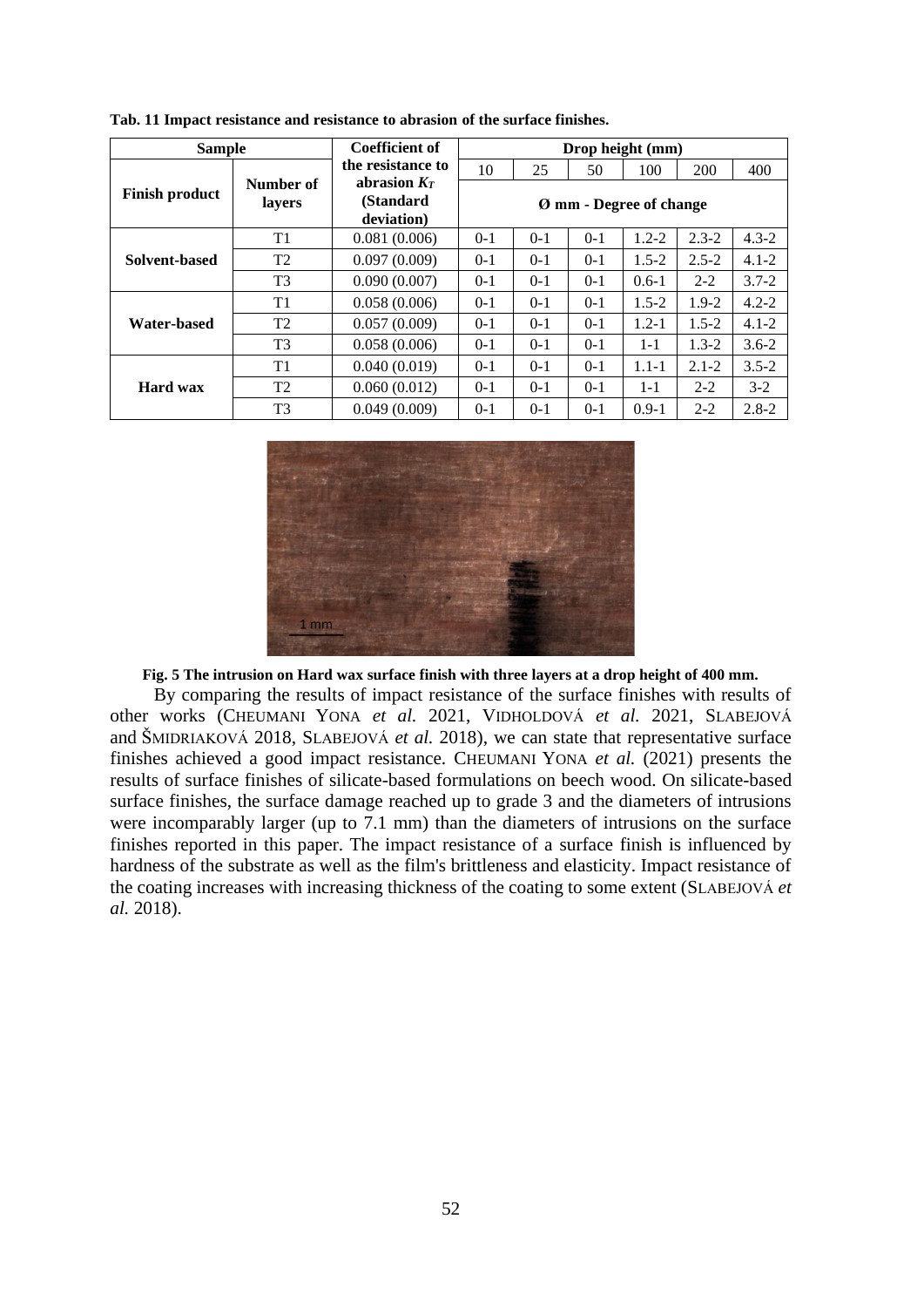

**Fig. 6 Dependence of intrusion (at the impact resistance test at a drop height of 400 mm) on the coating film thickness; and dependence of** *K<sup>T</sup>* **factors on the coating film thickness. Evaluated using correlation analyse and the coefficient of determination** *R 2* **: a), d) Solvent-based; b), e) Water-based; c), f) Hard wax.** 

Comparing the surface finishes, the lowest coefficient of resistance to abrasion  $K<sub>T</sub>$  was achieved by Hard wax surface finish for all layers (Table 11). It follows that Hard wax showed the best resistance to abrasion. Generally, the resistance to abrasion of all three surface finishes (Fig. 7) was satisfactory when compared with the technical requirements according to the standard STN 91 0102. Fig. 6d-f show the dependence of *K<sup>T</sup>* factor on the coating film thickness. The evaluation was done using correlation analyse and the coefficient of determination  $R^2$ . For Solvent-based surface finish, the dependence of  $K_T$  factor on the coating film thickness showed "Significant degree of dependence" (Fig. 6d). For Waterbased and Wax-Oil surface finishes, the dependence of *K<sup>T</sup>* factor on the coating film thickness showed "Low degree of dependence" (Fig. 6e, f). Comparable results of the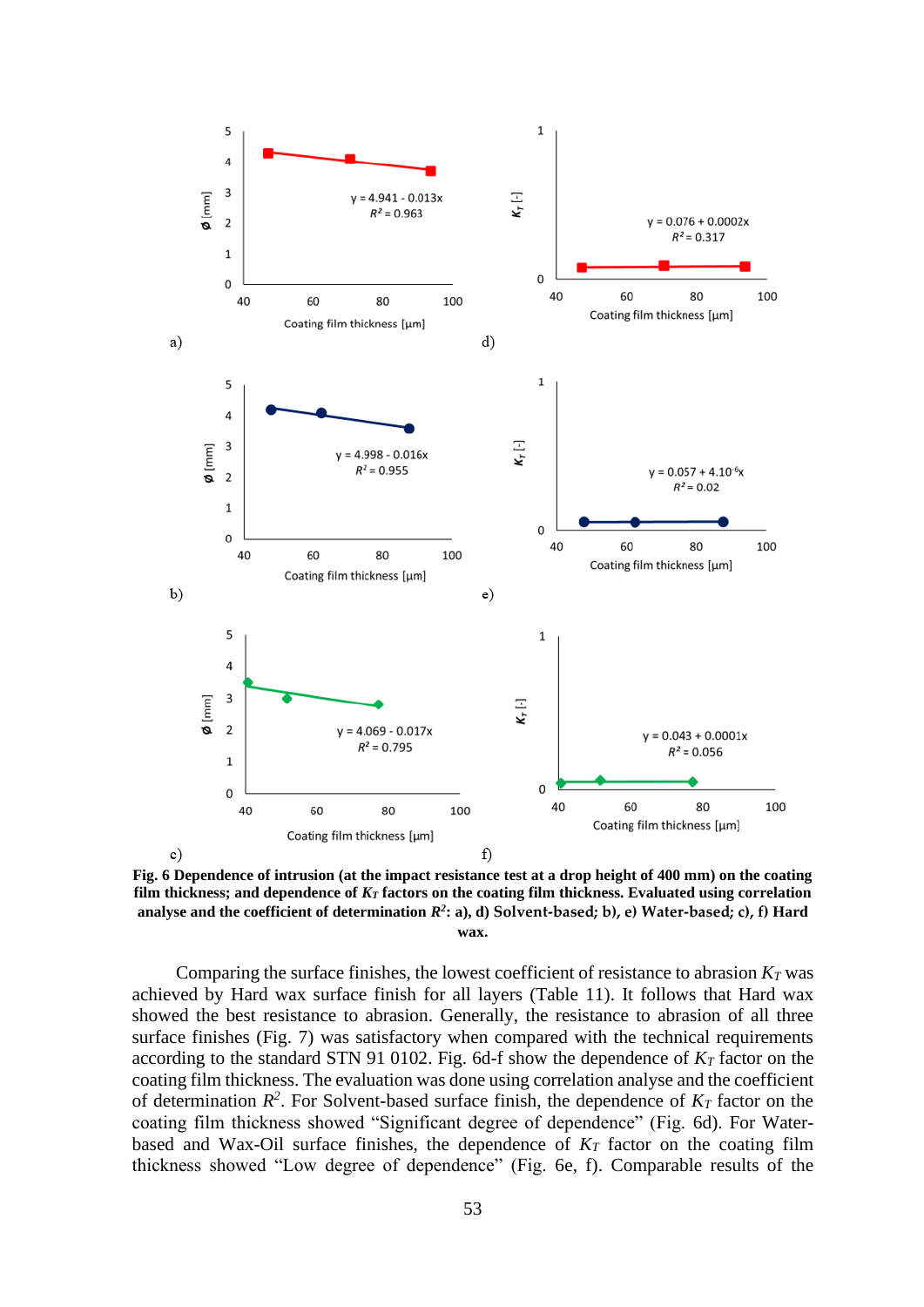coefficient of resistance to abrasion are given in VIDHOLDOVÁ *et al.* (2021) where Hard wax coating was applied on thermally modified oak wood. The performance of surface systems is highly dependent on coating formulations (PAVLIČ *et al.* 2021). The resistance to abrasion of Solvent-based, Water-based and Hard wax surface finishes was higher than the resistance of polyester-polyurethane surface finish (SLABEJOVÁ and ŠMIDRIAKOVÁ 2018) and a waterborne UV-hardened surface finish (TESAŘOVÁ *et. al.* 2010).



**Fig. 7 Resistance to abrasion of the surface finishes: a) Solvent-based T3; b) Water-based T3; c) Hard wax T3 (Note: T3 – three layers.).**

Statistically significant relationship was found between higher resistance of flooring systems to impact stress and an improved abrasion resistance (PAVLIČ *et al.* 2021). This conclusion was also confirmed by our results. The Hard wax surface finish achieved the best impact resistance (the smallest intrusions) and the lowest coefficient of resistance to abrasion.

## **CONCLUSION**

Three surface finishes: Solvent-based, Water-based and Hard wax, were applied on lightweight plywood to study their performances (gloss value, colour difference, surface roughness, impact resistance, abrasion resistance). The properties were evaluated from the viewpoint of their dependence on type of the coating material and of the coating film thickness (number of layers). The gloss value, colour difference, surface roughness, impact resistance, and abrasion resistance were dependent on the type of coating material. The gloss value, colour difference and impact resistance were also depended on the coating film thickness. Evaluated dependences of gloss value, colour difference, and impact resistance on the coating film thickness of the surface finishes showed high degree of dependence. These were lower on Hard wax surface finish than on Solvent-based and Water-based surface finishes. The surface roughness was depended also on the wood fibre direction. When selecting a surface finish to be applied on lightweight plywood, it is important to consider the mechanical properties together with the resistance properties of the surface finish in terms of the use of lightweight plywood in furniture or interior.

## **REFERENCES**

AYATA, U.; GURLEYEN, L.; ESTEVES, B.; CAKICIER, N. 2017. Effect of heat treatment (ThermoWood) on some surface properties of parquet beech (Fagus orientalis Lipsky.) with different layers of UV system applied. In BioResources, 12, 3876–3889.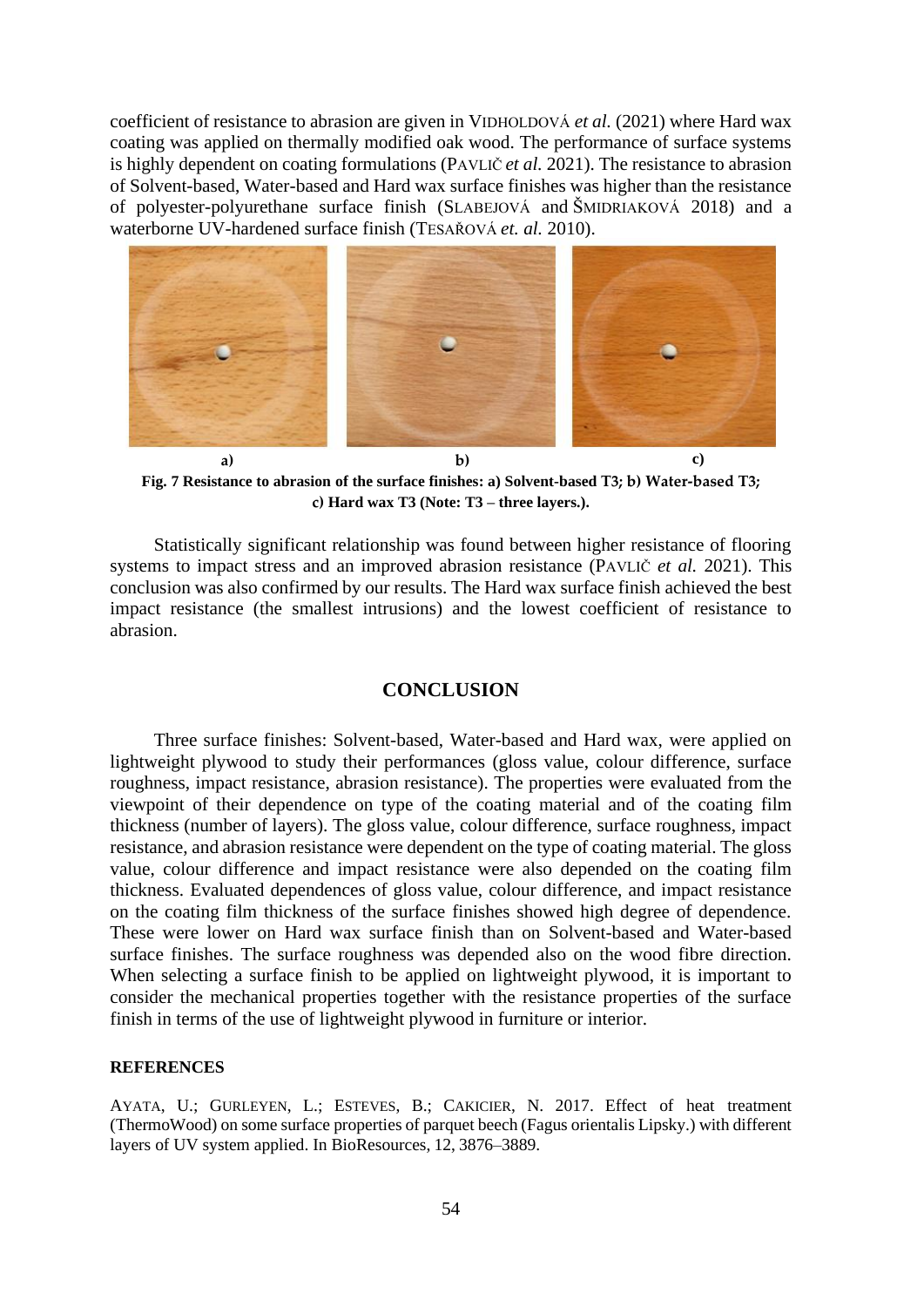BEKHTA, P., SALCA, E.A., AUREL LUNGULEASA, A. 2020. Some properties of plywood panels manufactured from combinations of thermally densified and non-densified veneers of different thicknesses in one structure. In Journal of Building Engineering. 29, ISSN 2352-7102. [DOI:](https://doi.org/10.1016/j.jobe.2019.101116)  [10.1016/j.jobe.2019.101116](https://doi.org/10.1016/j.jobe.2019.101116)

BEKHTA, P., KRYSTOFIAK, T., PROSZYK, S., LIS, B. 2018. Surface gloss of lacquered medium density fibreboard panels veneered with thermally compressed birch wood. In Progress in Organic Coatings, 117, 10−19, ISSN 0300-9440. [DOI: 10.1016/j.porgcoat.2017.12.020](https://doi.org/10.1016/j.porgcoat.2017.12.020)

BEKHTA, P., MAMOŇOVÁ, M., SEDLIAČIK, J., NOVÁK, I. 2016. Anatomical study of short-term thermo-mechanically densified alder wood veneer with low moisture content. In European Journal of Wood and Wood Products, 1–10.

BUDAKCI, M. 1997. Effects of the Resistance to Adhesion Surface of Layer Thickness Glossy and Hardness at the Wood's Varnishes. In Master's Thesis, Gazi University, Institute of Science and Technology, Ankara, Turkey.

CIVIDINI, R., TRAVAN, L., ALLEGRETTI, O. 2007. White beech: A tricky problem in drying process. In International Scientific Conference on Hardwood Processing, Quebec City, Canada.

FEKIAČ, J., SVOREŇ, J., GÁBORÍK, J., NĚMEC, M. 2022. Reducing the Energy Consumption of Circular Saws in the Cutting Process of Plywood. In Coatings, 12(1):55. DOI: 10.3390/coatings12010055

FEKIAČ, J., GÁBORÍK, J., ŠMIDRIAKOVÁ, M. 2020. 3D-formability of perforated materials based on veneer. In Acta Facultatis Xylologiae Zvolen, 62(1):55−65. DOI: 10.17423/afx.2020.62.1.05

FEKIAČ, J., GÁBORÍK, J. 2018. Influence of veneer perforation on 2D formability of two-layer material. In Ann. WULS-SGGW, For. and Wood Technol., 104: 53−59.

FEKIAČ, J., ZEMIAR, J., GAFF, M., GÁBORÍK, J., GAŠPARÍK, M., MARUŠÁK, R.2015. 3D-Moldability of Veneers Plasticized with Water and Ammonia. In BioResources, 10(1): 866−876.

GARAY, R., INOSTROZA, M., DUCAUD, A. 2017. Color and gloss evaluation in decorative stain applied to cases of Pinus radiata wood treated with copper azole micronized Type C. In Maderas. Ciencia y tecnología, 19(1), ISSN 0718-221X. DOI: 10.4067/S0718-221X2017005000003

GURAU, L. 2013. Analysis of Roughness of Sanded Oak and Beech Surfaces. In Pro Ligno, 9(4): 741–750, ISSN 2069-7430.

GURAU, L., IRLE, M. 2017. Surface Roughness Evaluation Methods for Wood Products: a Review. In Curr Forestry Rep 3, 119–131. [DOI: 10.1007/s40725-017-0053-4](https://doi.org/10.1007/s40725-017-0053-4)

GURLEYEN, L.; AYATA, U.; ESTEVES, B.; GURLEYEN, T.; CAKICIER, N. 2019. Effects of thermal modification of oak wood upon selected properties of coating systems. In BioResources, 14, 1838– 1849.

GURLEYEN, L. 2021. Effects of Artificial Weathering on the Color, Gloss, Adhesion, and Pendulum Hardness of UV System Parquet Varnish Applied to Doussie (Afzelia africana) Wood. In BioResources, 16(1), 1616−1627.

GÁBORÍK, J., GAFF, M., RUMAN, D., ŠOMŠÁK, M., GAFFOVÁ, Z., SVOBODA, T., VOKATY, V., SÍKORA, A. 2017. The influence of thermomechanical smoothing on beech wood surface roughness. In BioResources, 12(1): 448−456.

HSU, F. Y., HUNG, K. C., XU, J. W., WU, T. L., WU, J. H. 2021. Physicomechanical properties and creep behavior of plywood composed of fully and partially heat-treated veneers. In Wood Sci Technol 55, 445–460. [DOI: 10.1007/s00226-020-01250-w](https://doi.org/10.1007/s00226-020-01250-w)

CHANG, C. W., LEE, H. L., LU, K. T. 2019. Manufacture and Characteristics of Oil-Modified Refined Lacquer for Wood Coatings. In Coatings. 9(1):11. [DOI: 10.3390/coatings9010011](https://doi.org/10.3390/coatings9010011)

CHEUMANI YONA, A. M., JURE ŽIGON, SEBASTIAN DAHLE, J. Ž., PETRIČ, M. 2021. Study of the Adhesion of Silicate-Based Coating Formulations on a Wood Substrate. In Coatings 11(1):61. [DOI:](https://doi.org/10.3390/coatings11010061)  [10.3390/coatings11010061](https://doi.org/10.3390/coatings11010061)

ISO 7724-3. Paints and Varnishes—Colorimetry—Part 3: Calculation of Colour Differences; International Organization for Standardization: Geneva, Switzerland, 1984.

KRÁL, P., HRÁZKY, J. 2005. Kompozitní materiály na bázi dřeva.2. Část: Mendelova Zemědělská a Lesnická univerzita v Brně, 154 p. ISBN 80-7157-878-9.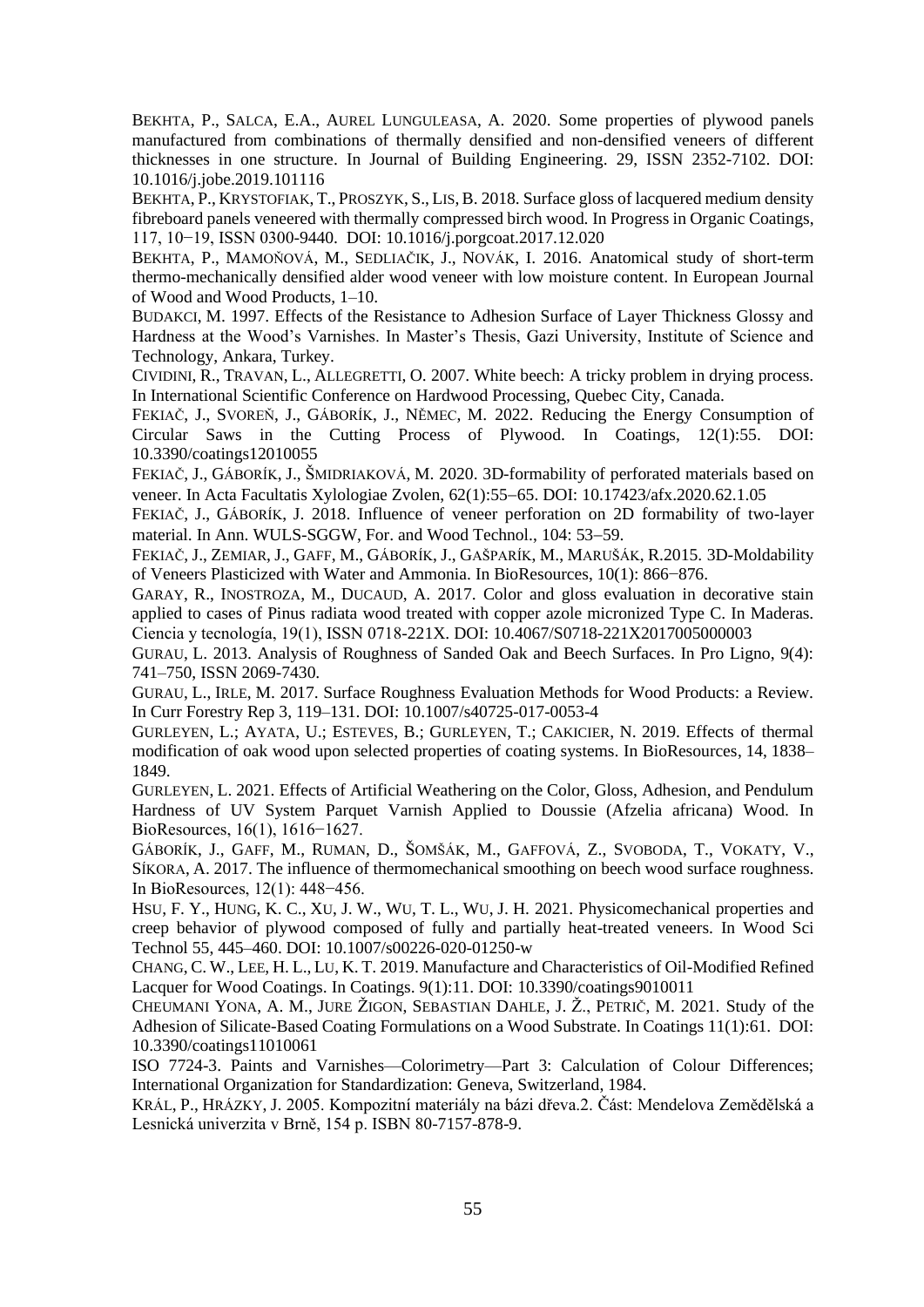KRŽIŠNIK, D., LESAR, B., THALER, N., HUMAR, M. 2018. Influence of Natural and Artificial Weathering on the Colour Change of Different Wood and Wood-Based Materials. In Forests, 9(8):488. DOI: [10.3390/f9080488](https://doi.org/10.3390/f9080488)

KÚDELA, J., SIKORA, A., SVOCÁK, J. 2020. Colour stability of spruce wood surface coated with a polyurethane lacquer without and with a UV absorber admixture. In XIII. Konference pigmenty a pojiva: sbornik / conference preceedings. Pardubice: Chemagazín, 28-30. ISBN 978-80-906269-5-9. KÚDELA, J., MRENICA, L., JAVOREK, Ľ. 2018. The Influence of Milling and Sanding on Wood Surface Morphology. In Acta Facultatis Xylologiae Zvolen, 60(1): 71−83. DOI: 10.17423/afx.2018.60.1.08

KÚDELA, J., JAVOREK, Ľ., MRENICA, L. 2016a. Influence of milling and sanding on beech wood surface properties. Part I. Surface morphology. In Ann. WULS-SGGW, For. and Wood Technol., 95: 148−153.

KÚDELA, J., ŠTRBOVÁ, M., JAŠ, F. 2016b. Influence of accelerated ageing on colour and gloss changes in tree of heaven surface treated with an iruxil coating system. In Acta Facultatis Xylologiae, 58(1): 25−34.

LAINA, R., SANZ-LOBERA, A., VILLASANTE, A., LÓPEZ-ESPÍ, P., MARTÍNEZ-ROJAS, J. A., ALPUENTE, J., SÁNCHEZ-MONTERO, R., VIGNOTE, S. 2017. Effect of the anatomical structure, wood properties and machining conditions on surface roughness of wood. In Maderas. Ciencia y tecnología. 19(2). DOI: 10.4067/S0718-221X2017005000018

LANGOVÁ, N., JOŠČÁK, P. 2014. Effect of mechanical modification of wood veneers on their planar formability. In Ann. WULS-SGGW, For. and Wood Technol., (87): 142–147. ISSN 1898-5912.

LIU, R.; ZHU, H.; LI, K.; YANG, Z. 2019. Comparison on the aging of woods exposed to natural sunlight and artificial Xenon light. In Polymers, 11, 709.

LUO, B., ZHANG,J., BAO, X., LIU, H., LI, L. 2020. The effect of granularity on surface roughness and contact angle in wood sanding process. In Measurement. 165. ISSN 0263−2241. [DOI:](https://doi.org/10.1016/j.measurement.2020.108133)  [10.1016/j.measurement.2020.108133](https://doi.org/10.1016/j.measurement.2020.108133)

NOWROUZI, Z., MOHEBBY, B., PETRIC, M., EBRAHIMI, M. 2021. Influence of nanoparticles and olive leaf extract in polyacrylate coating on the weathering performance of thermally modified wood. In European Journal of wood and wood products. DOI: 10.1007/s00107-021-01761-8

PANDELEY, K.K. 2005. Study of the effect of photo-irradiation on the surface chemistry of wood. In Polym. Degrad. Stab., 90, 9–20.

PAVLIČ, M., PETRIČ, M., ŽIGON, J. 2021. Interactions of Coating and Wood Flooring Surface System Properties. In Coatings, 11(1):91. [DOI: 10.3390/coatings11010091.](https://doi.org/10.3390/coatings11010091)

PELOSI, C., RUBINO, G., CAPOBIANCO, G., LANTERI, L., AGRESTI, G., BONIFAZI, G., SERRANTI, S., PICCHIO, R., LO MONACO, A. 2021 A Multi-Technique Approach to Evaluate the Surface Properties of Heat-Treated Chestnut Wood Finished with a Water-Based Coating. In Coatings, 11, 6, 706. DOI: 10.3390/coatings11060706

SALCĂ, E.A., CISMARU, I. 2011. Colour changes evaluation of freshly cut alder veneers under the influence of indoor sunlight. Pro Ligno, 7, 15–24.

SALCA E. A., BEKHTA, P., SEBLII, Y. 2020. The Effect of Veneer Densification Temperature and Wood Species on the Plywood Properties Made from Alternate Layers of Densified and Non-Densified Veneers. In Forests. 11(6):700. [DOI: 10.3390/f11060700.](https://doi.org/10.3390/f11060700)

SCRINZI, E., ROSSI, S., DEFLORIAN, F., ZANELLA, C. 2011. Evaluation of aesthetic durability of waterborne polyurethane coatings applied on wood for interior applications. In Progress in Organic Coatings, 72(1-2), 81-87.

ŞENOL, S., BUDAKÇI, M. 2019. Effect of Thermo-Vibro-Mechanic® Densification Process on the Gloss and Hardness Values of Some Wood Materials. In BioResources, 14(4), 9611−9627.

SLABEJOVÁ, G., ŠMIDRIAKOVÁ, M. 2014. Influence of modification of veneers on 3D - forming. In Annals of Warsaw University of Life Sciences. Forestry and Wood Technology, (85): 226–229. ISSN 1898-5912.

SLABEJOVÁ G., ŠMIDRIAKOVÁ M., PÁNIS D. 2018. Quality of silicone coating on the veneer surfaces. In Bioresource 13, 776−788. [DOI: 10.15376/biores.13.1.776–788](https://doi.org/10.15376/biores.13.1.776–788)

SLABEJOVÁ G., ŠMIDRIAKOVÁ M. 2018. Quality of pigmented gloss and matte surface finish. In Acta Fac Xylologiae Zvolen, 60, 105−113. DOI: [10.17423/afx.2018.60.2.10](https://doi.org/10.17423/afx.2018.60.2.10)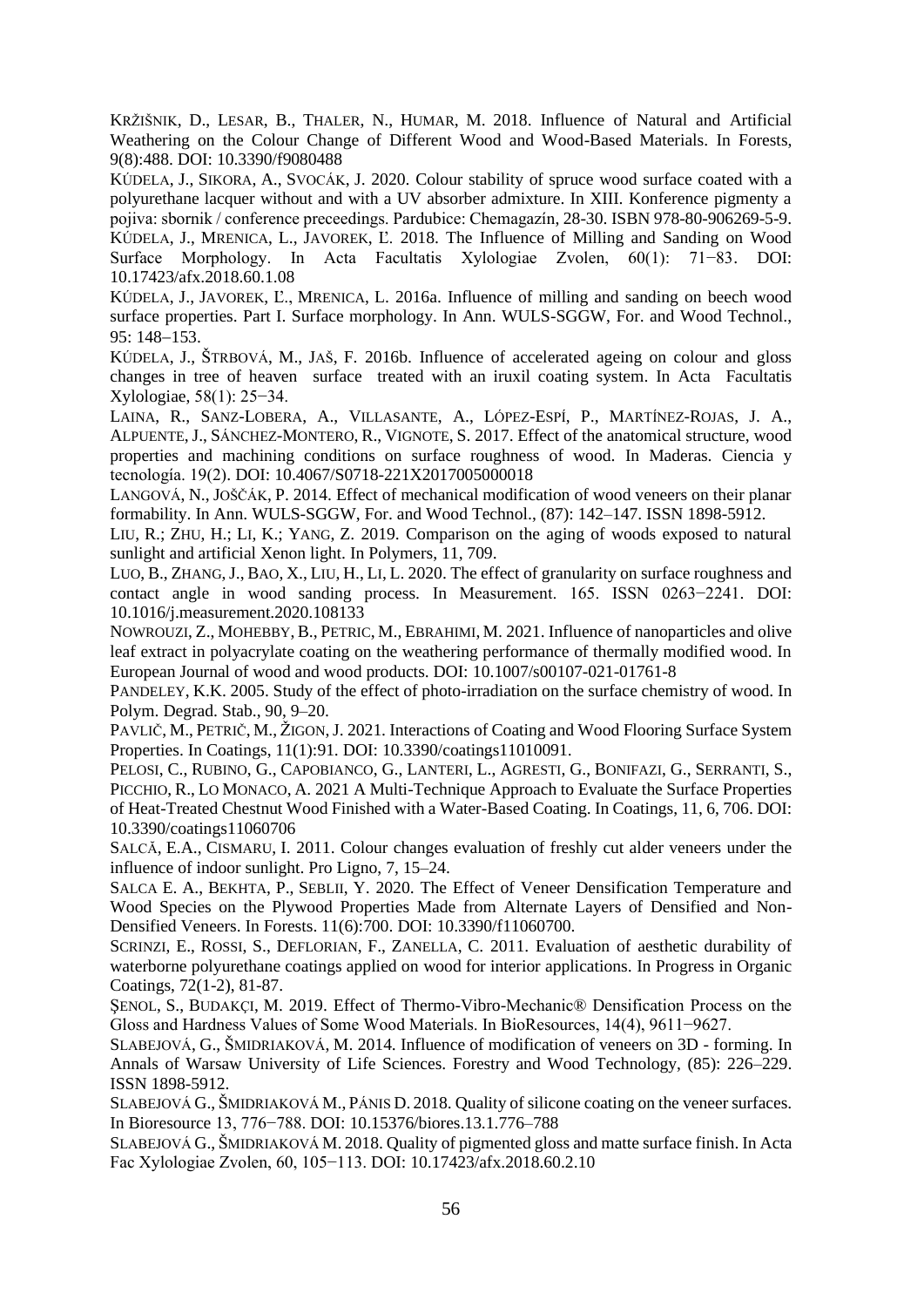SLABEJOVÁ, G., ŠMIDRIAKOVÁ, M. 2020. Colour of thermally modified wood finished with transparent coatings. In Trieskové a beztrieskové obrábanie dreva (Chip and Chipless Woodworking Processes), 12, 97–102.

SLABEJOVÁ G., ŠMIDRIAKOVÁ M. 2021. Colour stability of surface finishes on thermally modified beech wood. In Ann. WULS-SGGW, For. and Wood Technol., 114: 116−124.

STN EN ISO 2813: Paints and varnishes. Determination of gloss value at 20 degrees, 60 degrees and 85 degrees. Slovak Office of Standards, Metrology and Testing: Bratislava, Slovakia, 2016.

STN EN ISO 16474-1: Paints and varnishes - Methods of exposure to laboratory light sources - Part 1: General guidance. Slovak Office of Standards, Metrology and Testing: Bratislava, Slovakia, 2014.

STN EN ISO 16474-2: Paints and varnishes - Methods of exposure to laboratory light sources - Part 2: Xenon-arc lamps. Slovak Office of Standards, Metrology and Testing: Bratislava, Slovakia, 2014.

STN EN ISO 7784-3: Paints and varnishes - Determination of resistance to abrasion - Part 3: Method with abrasive-paper covered wheel and linearly reciprocating test specimen. Slovak Office of Standards, Metrology and Testing: Bratislava, Slovakia, 2016.

STN EN ISO 6272-2: Paints and varnishes - Rapid-deformation (impact resistance) tests - Part 2: Falling-weight test, small-area indenter. Slovak Office of Standards, Metrology and Testing: Bratislava, Slovakia, 2012.

STN 91 0102: Furniture. Surface Finishing of Wooden Furniture. Technical Requirements; Slovak Office of Standards, Metrology and Testing: Bratislava, Slovakia, 1991.

TESAŘOVÁ D., CHLADIL J., ČECH P., TOBIÁŠOVÁ K. 2010. Ekologické povrchové úpravy. Mendelova univerzita v Brně: Brno, Czech republic, 126 p.

TIMAR, M.C., VARODI, A.M., GURĂU, L. 2016. Comparative study of photodegradation of six wood species after short-time UV exposure. In Wood Sci. Technol. 2016, 50, 135–163.

TOLVAJ, L., MITSUI, K. 2010. Correlation between hue angle and lightness of light irradiated wood. In Polym. Degrad. Stab., 95, 638–642.

VIDHOLDOVÁ, Z, SLABEJOVÁ, G. 2021. Colour Stabilisation of Surface of Four Thermally Modified Woods with Saturated Water Vapour by Finishes. In Polymers, 13(19):3373. DOI: 10.3390/polym13193373

VIDHOLDOVÁ Z, SLABEJOVÁ G, ŠMIDRIAKOVÁ M. 2021. Quality of Oil- and Wax-Based Surface Finishes on Thermally Modified Oak Wood. In Coatings. 11(2):143. [DOI:](https://doi.org/10.3390/coatings11020143)  [10.3390/coatings11020143](https://doi.org/10.3390/coatings11020143)

YANG, F., ZENG, J., LONG, H., XIAO, J., LUO, Y., GU, J., ZHOU, W., WEI, Y., DONG, X. 2020. Micrometer Copper-Zinc Alloy Particles-Reinforced Wood Plastic Composites with High Gloss and Antibacterial Properties for 3D Printing. In Polymers, 12(3):621. [DOI: 10.3390/polym12030621](https://doi.org/10.3390/polym12030621)

ZEMIAR, J., FEKIAČ, J., GÁBORÍK, J. 2014. Strengthening of veneers for 3D-forming. In Annals of Warsaw University of Life Sciences. Forestry and Wood Technology. 2014. (88): 297–303. ISSN 1898-5912.

## **ACKNOWLEDGEMENTS**

This work was supported by the Scientific Grant Agency of the Ministry of Education SR Grant VEGA 1/0556/19.

This publication is also the result of the project implementation: Progressive research of performance properties of wood-based materials and products (LignoPro), ITMS: 313011T720 (20 %) supported by the Operational Programme Integrated Infrastructure (OPII) funded by the ERDF.

### **ADDRESSES OF AUTHOR**

Ing. Gabriela Slabejová, PhD. Ing. Mária Šmidriaková, PhD.